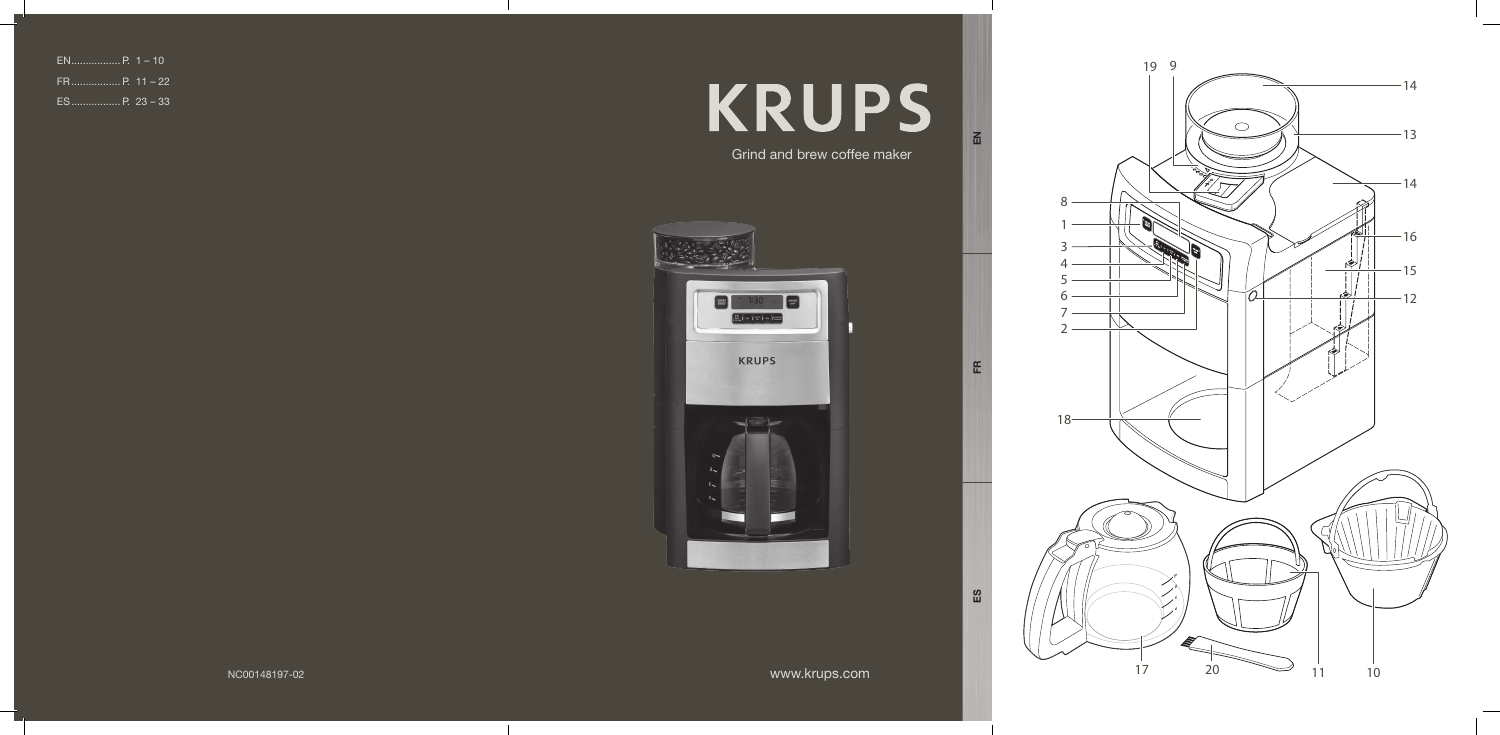



























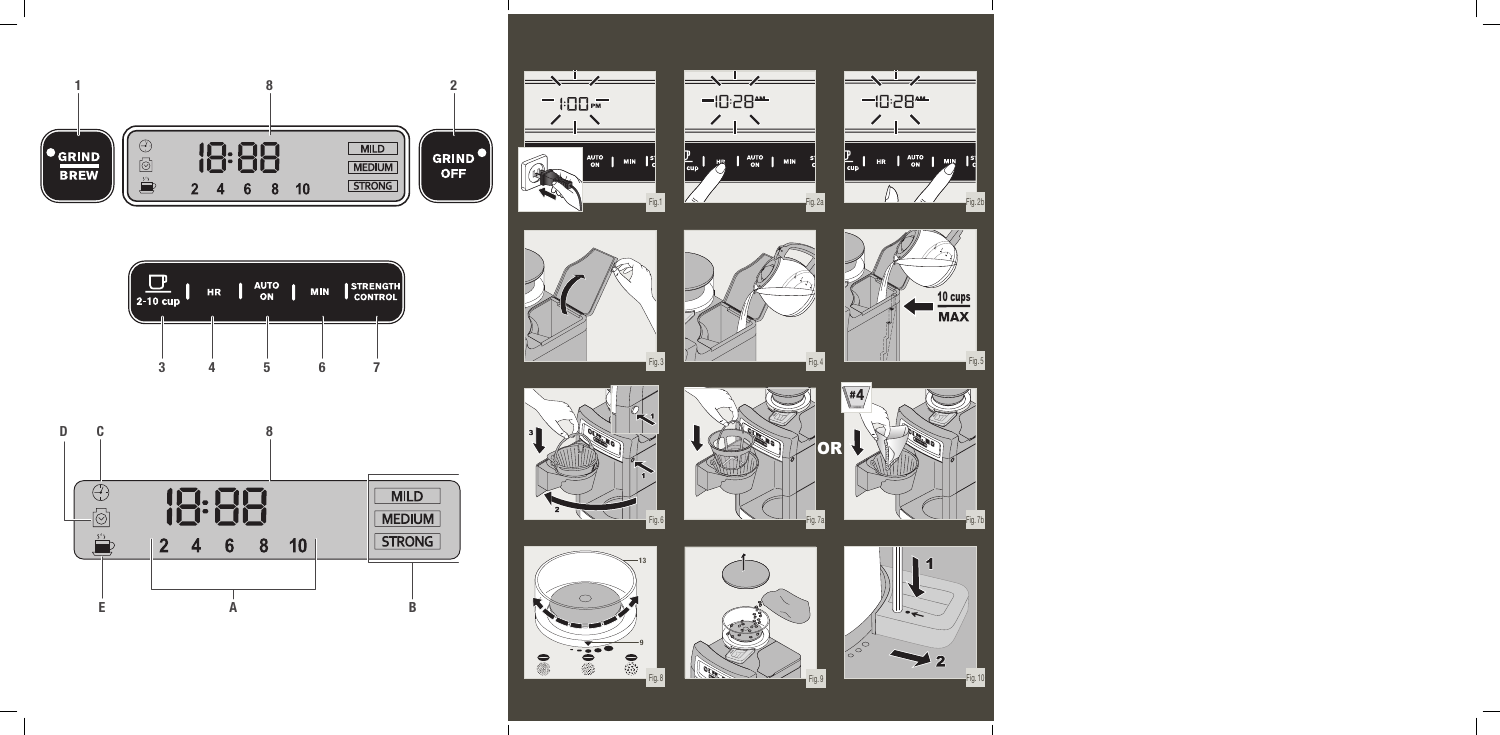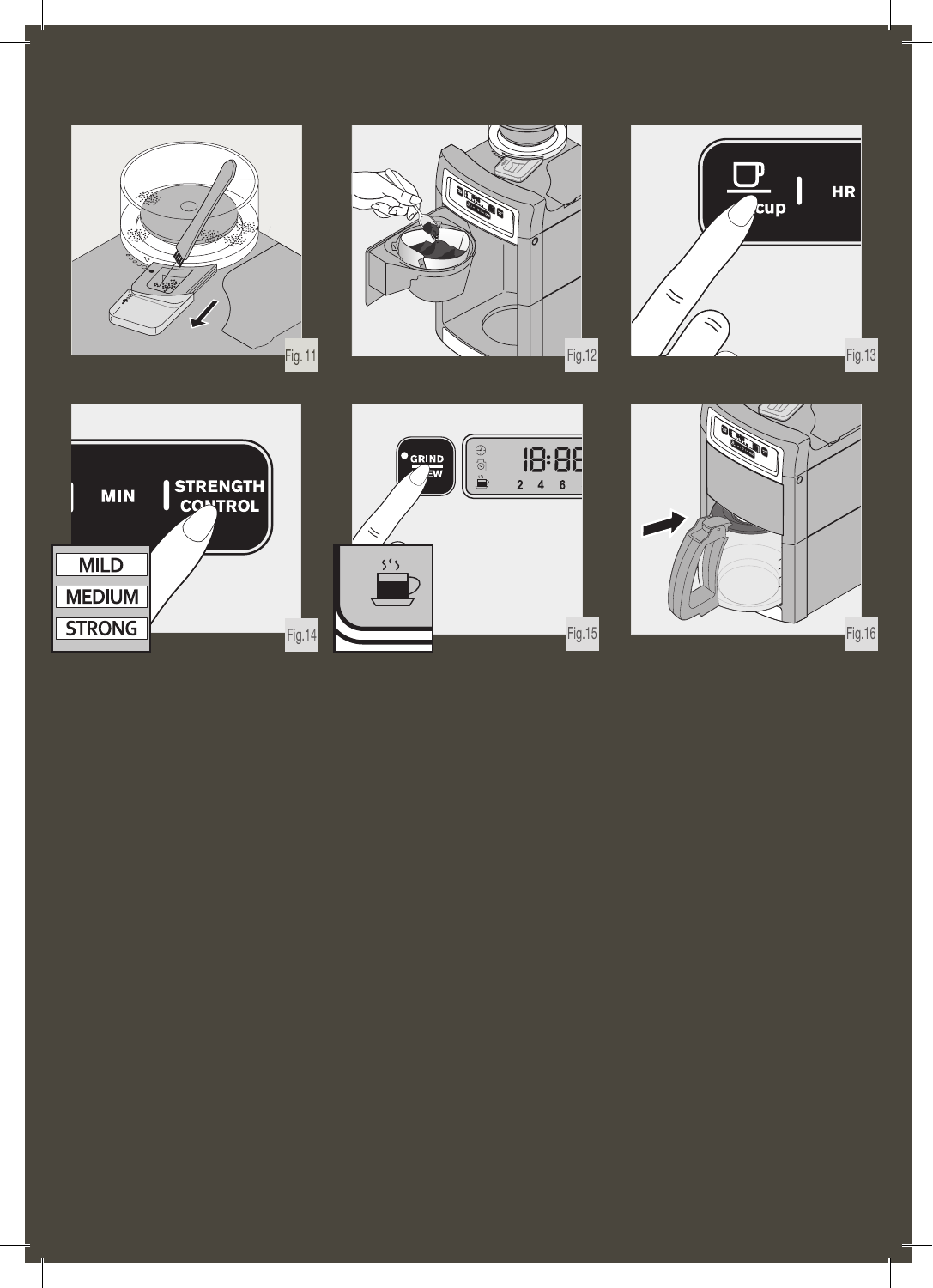# TABLE OF CONTENTS

### **PAGE**

| 10. KRUPS International Limited Guarantee 10 |
|----------------------------------------------|

ENGLISH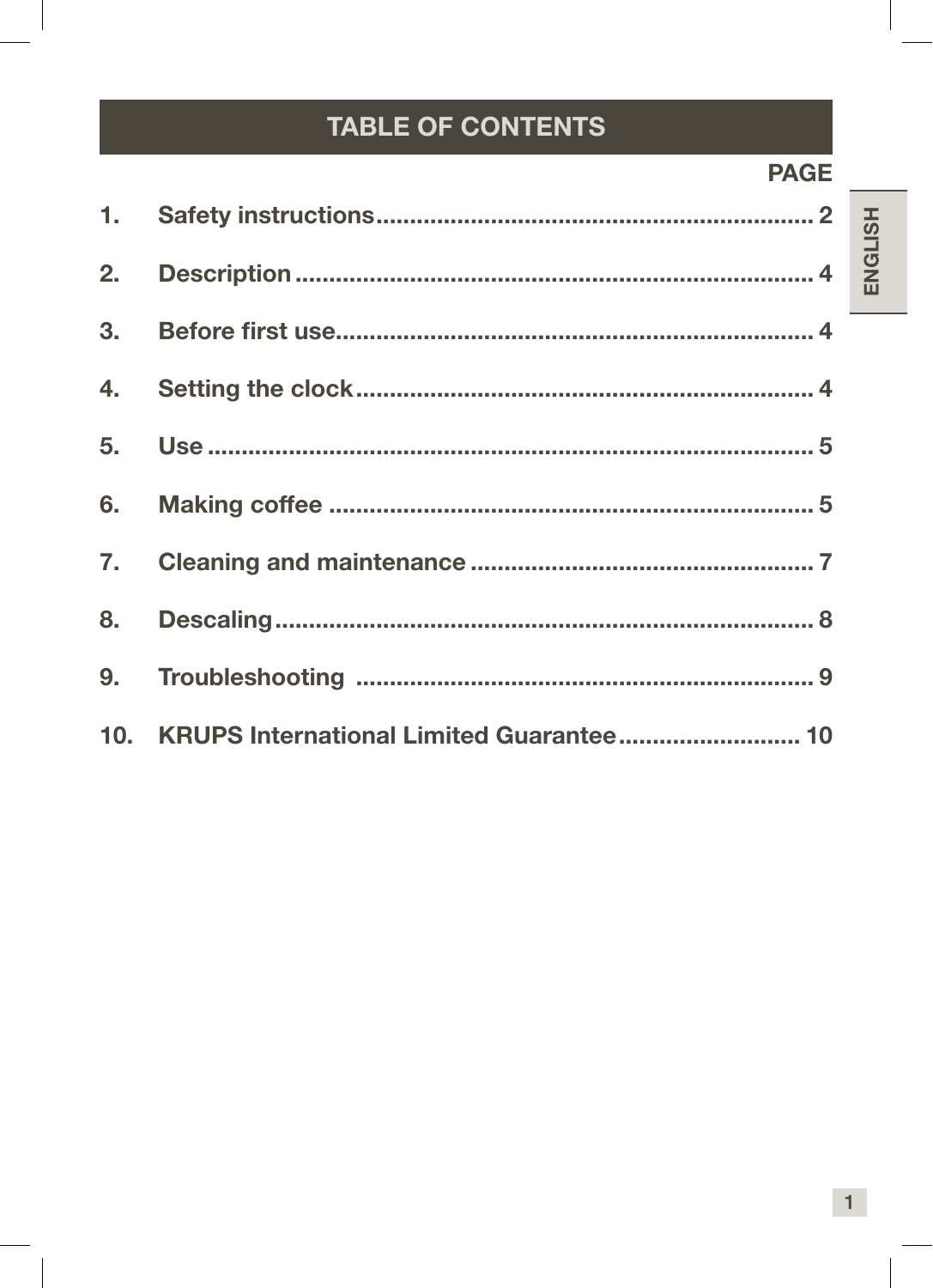# SAFETY INSTRUCTIONS

# IMPORTANT SAFEGUARDS

When using electrical appliances, basic safety precautions should always be followed to reduce the risk of fire, electric shock, and/or injury to persons including the following:

- 1. Read all instructions before using.
- 2. Do not touch hot surfaces. Use handles or knobs.
- 3. To protect against electric shock do not immerse cord, plugs or coffee maker in water or other liquid. Close supervision is necessary when the any appliance is used by or near children.
- 4. Unplug from outlet when either the appliance or display clock is not in use, and before cleaning. Allow to cool before putting on or taking off parts, and before cleaning the appliance.
- 5. Do not operate any appliance with a damaged cord or plug or after the appliance malfunctions, or has been damaged in any manner. Return the appliance to the nearest authorized service facility for examination, repair or adjustment.
- 6. The use of attachments not recommended or sold by the manufacturer may cause fire, electric shock or injury.
- 7. Do not use outdoors.
- 8. Do not let cord hang over edge of table or counter, or touch hot surfaces.
- 9. Do not place on or near a hot gas or electric burner, or in a heated oven.
- 10. Always attach plug to the appliance first, then plug cord in the wall outlet. To disconnect, turn any control to "off", then remove plug from wall outlet.
- 11. Do not use the appliance for other than intended use.
- 12. The coffee carafe is designed for use with this appliance. It must never be used on a range top.
- 13. Do not place a hot carafe on a wet or cold surface.
- 14. Do not use a cracked carafe or a carafe having a loose or weakened handle.
- 15. Do not clean carafe with cleansers, steel wool pads, or other abrasive material.
- 16. Scalding may occur if the lid is removed during the brewing cycles.
- 17. Avoid contacting moving parts.
- 18. Check hopper for presence of foreign objects before using.
- 19. This appliance has a polarized plug (one blade is wider than the other). To reduce the risk of electric shock, this plug is intended to fit into a polarized outlet only one way. If the plug does not fit fully into the outlet, reverse the plug. If it still does not fit, contact a qualified electrician. Do not attempt to modify the plug in any way.

# SAVE THESE INSTRUCTIONS CAUTION

This machine is intended for household use only. Any servicing other than cleaning and user maintenance should be performed by the nearest authorized KRUPS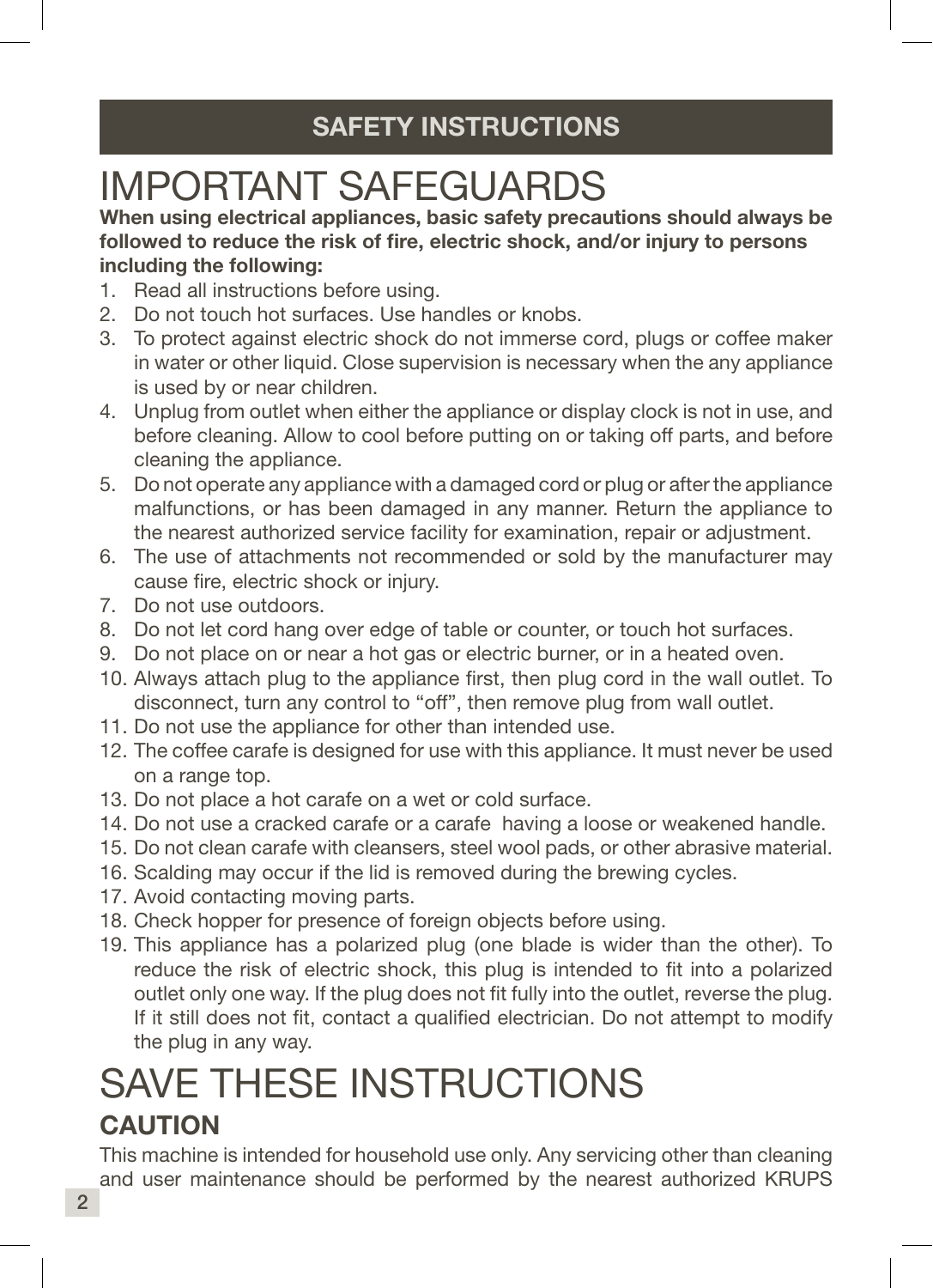Service Center. Visit our website at www.krupsusa.com in the USA or www.krups. ca in Canada or contact your respective country's Consumer Service department for the service center nearest you, or contact your respective country's Consumer Service department. To reduce the risk of fire or electric shock, do not attempt to disassemble the machine. Repair should be done by an authorized KRUPS Service Center only.

### SHORT CORD INSTRUCTIONS

- A. A short power cord or a detachable power cord is provided to reduce the risks of becoming entangled in or tripping over a longer cord accidentally.
- B. Longer detachable power cords or extension cords are available and may be used if care is exercised in their use.
- C. If a long detachable power cord or an extension cord is used:
	- 1) the marked electrical rating of the detachable power cord or extension cord should be at least as great as the electrical rating of the appliance.
	- 2) If the appliance is of the grounded type, the extension cord should be a grounding type 3-wire cord.
	- 3) the longer cord should be arranged so that it will not drape over the counter where it can be pulled on by children or tripped over accidentally. The appliance may have a polarized plug (one blade is wider than the other). To reduce the risk of electric shock, this plug is intended to fit into a polarized outlet only one way. If the plug does not fit fully into the outlet, reverse the plug. If it still does not fit, contact a qualified electrician. Do not attempt to modify the plug in anyway.

### ADDITIONAL SAFETY INSTRUCTIONS

- Your appliance is designed for domestic use only.
- It is not intended to be used in the following applications, and the quarantee will not apply for: staff kitchen areas in shops, offices and other working environments; farm houses; by clients in hotels, motels and other residential type environments; bed and breakfast type environments.
- This appliance is not designed to be used by children or people without knowledge or experience with the product, unless they are supervised or given prior instructions concerning the use of the appliance by someone responsible for their safety.
- **Burns can occur from touching hot plate, hot water or steam. Exercise caution.**
- All machines are subject to stringent quality control. Practical tests using machines taken at random are conducted and this may explain any slight marks or coffee residue showing prior to use.
- Do not pour liquids other than water and descaling solutions specified in this manual into the water tank.
- Protect the machine against humidity and freezing.
- Do not pour water into the appliance if it is still hot.
- Always place your coffee maker on a flat, stable, heat resistant work surface away from water splashes and any external sources of heat.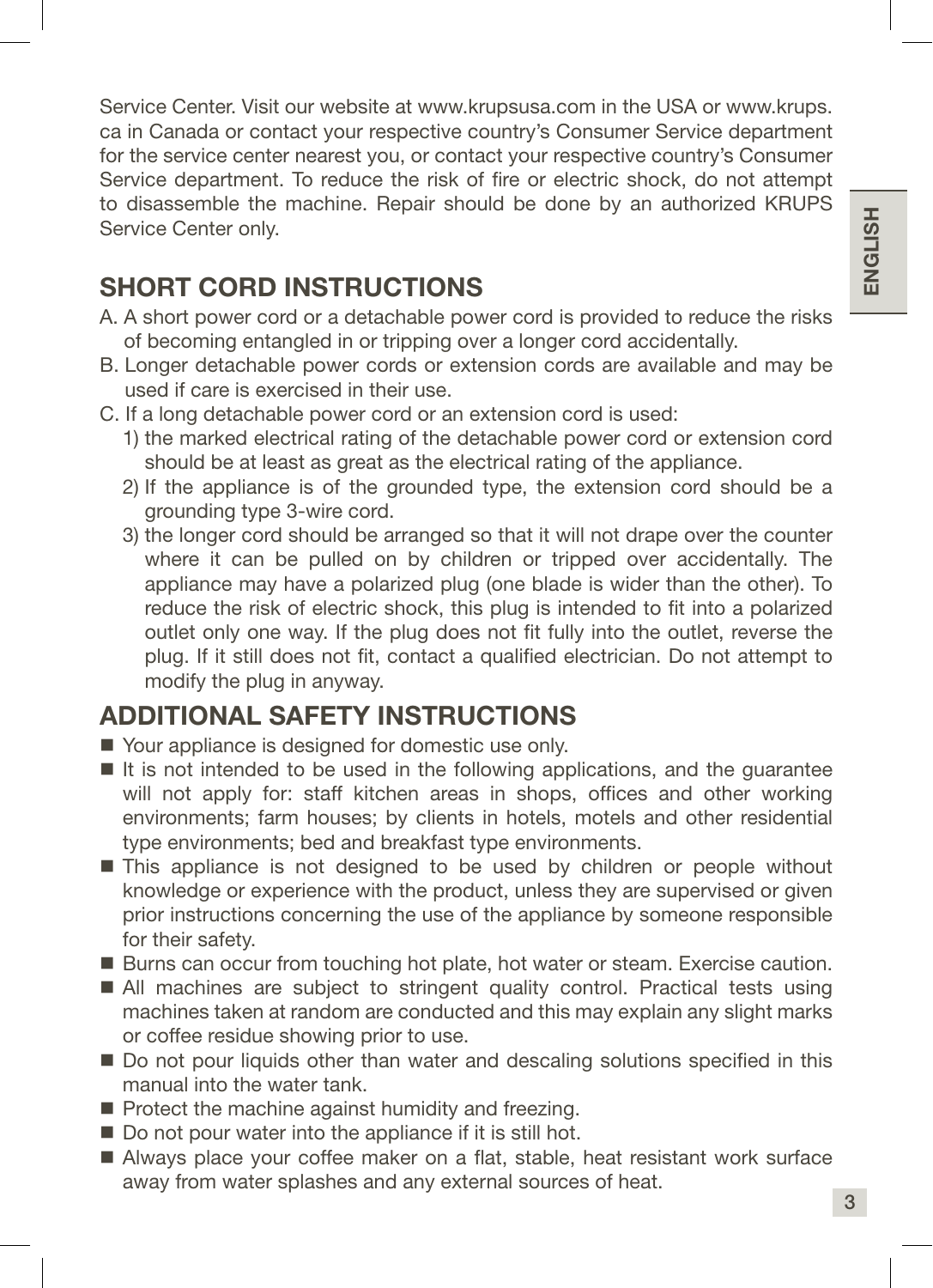- Never place your carafe or your insulated pot in a microwave oven, in a dishwasher or on a stove top.
- Never put your hand inside the insulated pot.
- Do not use the carafe or the insulated pot without the lid.
- Do not use the thermal carafe if the glass inner part inside is broken. If the glass inner part of the carafe is broken, pieces of glass can transfer to your cup.
- In the interest of improving products, KRUPS reserves the right to change specifications without prior notice.
- A short power supply cord is provided to reduce the hazards resulting from becoming entangled in or tripping over a long cord.
- **This appliance is not intended for use by persons (including children) with** reduced physical, sensory or mental capabilities, or lack of experience and knowledge, unless they have been given supervision or instruction concerning use of the appliance by a person responsible for their safety.

Children should be supervised to ensure that they do not play with the appliance.

### **DESCRIPTION**

Your coffee maker has been designed for making coffee with coffee beans or ground coffee. The appliance is suitable for indoor use only. The appliance is suitable for domestic use only.

- 1. Grind and brew button
- 2. Grind off button
- 3. Coffee quantity selector
- 4. Hour button
- 5. Auto start function
- 6. Minutes button
- 7. Coffee strength selector
- 8. Display
	- A. Coffee quantity indicator
	- B. Coffee strength indicator
	- C. Timer indicator
	- D. Descaling indicator
	- E. Keep-warm indicator
- 9. Ground coffee fineness selector
- 10. Coffee filter holder
- 11. Permanent filter
- 12. Release button (filter holder assembly)
- 13. Coffee bean compartment
- 14. Lid
- 15. Water reservoir
- 16. Water level indicator
- 17. Glass carafe
- 18. Heating plate
- 19. Cleaning compartment
- 20. Brush

### BEFORE FIRST USE

- Rinse all the removable parts.
- Before using your coffee maker for the first time, run a cycle without coffee to rinse the circuit. Fill the water tank to the maximum level and start a cycle by pressing the Grind off button (1).
- **IMPORTANT:** Your machine has been designed to work with cold or water at room temperature only.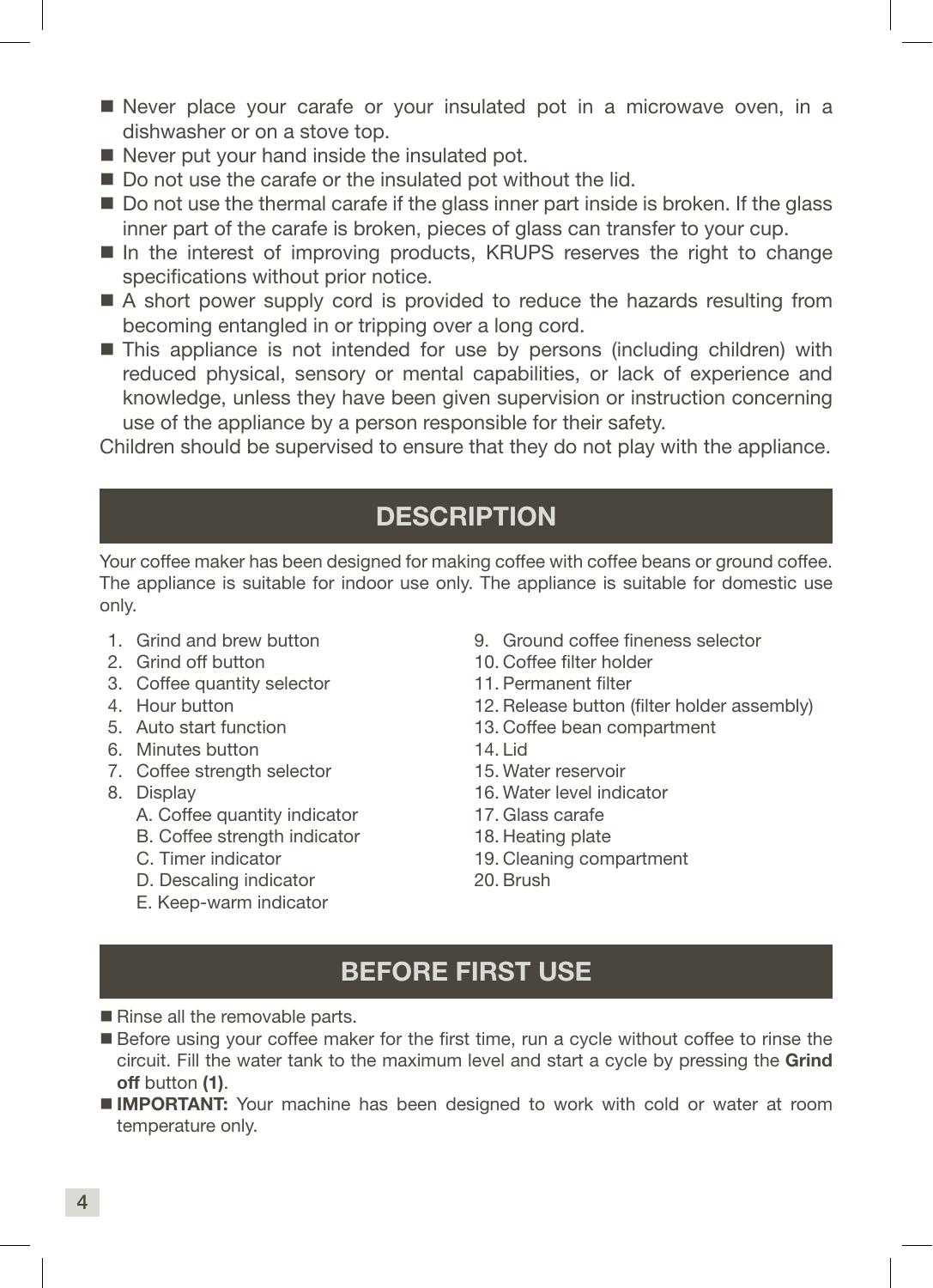# SETTING THE CLOCK

Plug your appliance. The display (8) will light up to indicate that the clock can be set. The clock can be adjusted at any time later on. Fig. 1 and 2.

- Repeatedly press the hour button (4) to set the hours. Fig. 2a.
- Repeatedly press the minute button  $(6)$  to set the minutes. The display will light up within a few seconds and the time will appear on the screen. Fig. 2b.
- **NOTE:** You can adjust or change the time. You can adjust the time setting by using the Hour and Minutes buttons.

### USE

The appliance can be used for making coffee with coffee beans or ground coffee. Before first use, the appliance is set to make coffee with coffee beans. After each use, the appliance will memorize the last setting used for the next use: making coffee with coffee beans or making coffee with ground coffee.

The appliance can only be used when the display is activated. If the display is not activated, press any button to activate the display. The appliance is ready for use.

Before you proceed, we need you to pay attention to the following notes:

- Keep your hands, face and other body parts away from the steam hole. The steam from the appliance becomes very hot during use.
- Do not cover the steam hole.

### MAKING COFFEE

### Making coffee with coffee beans

Before you proceed, we would like you to focus your attention on the following notes:

- Only use coffee beans.
- Only use paper coffee filters or permanent filter.
- Open the lid (14) and fill the water reservoir (15) with the required amount of water. Fig. 3 and 4.
- Do not fill the water reservoir with more water than required for making the coffee.
- **Fill the coffee bean compartment (13) completely with coffee beans Fig. 9.**
- Close the lid (14).
- Set the ground coffee fineness. Refer to the section "Setting the ground coffee fineness" Fig. 8.
- Press the Release button (12) to open the filter holder compartment Fig. 6.
- Place a suitable paper filter holder or permanent filter in the coffee filter holder (10) Fig. 7a or 7b.
- Close the filter holder compartment until the Release button (12) clicks into place.

Note: The appliance can only be used when the display is activated. If the display is not activated, press any button to activate the display. The appliance is ready for use.

Set the coffee quantity. The coffee quantity selector (3) is used for setting the required coffee quantity. The coffee quantity selector  $(3)$  can be set to 2, 4, 6, 8 or 10 cups Fig. 13.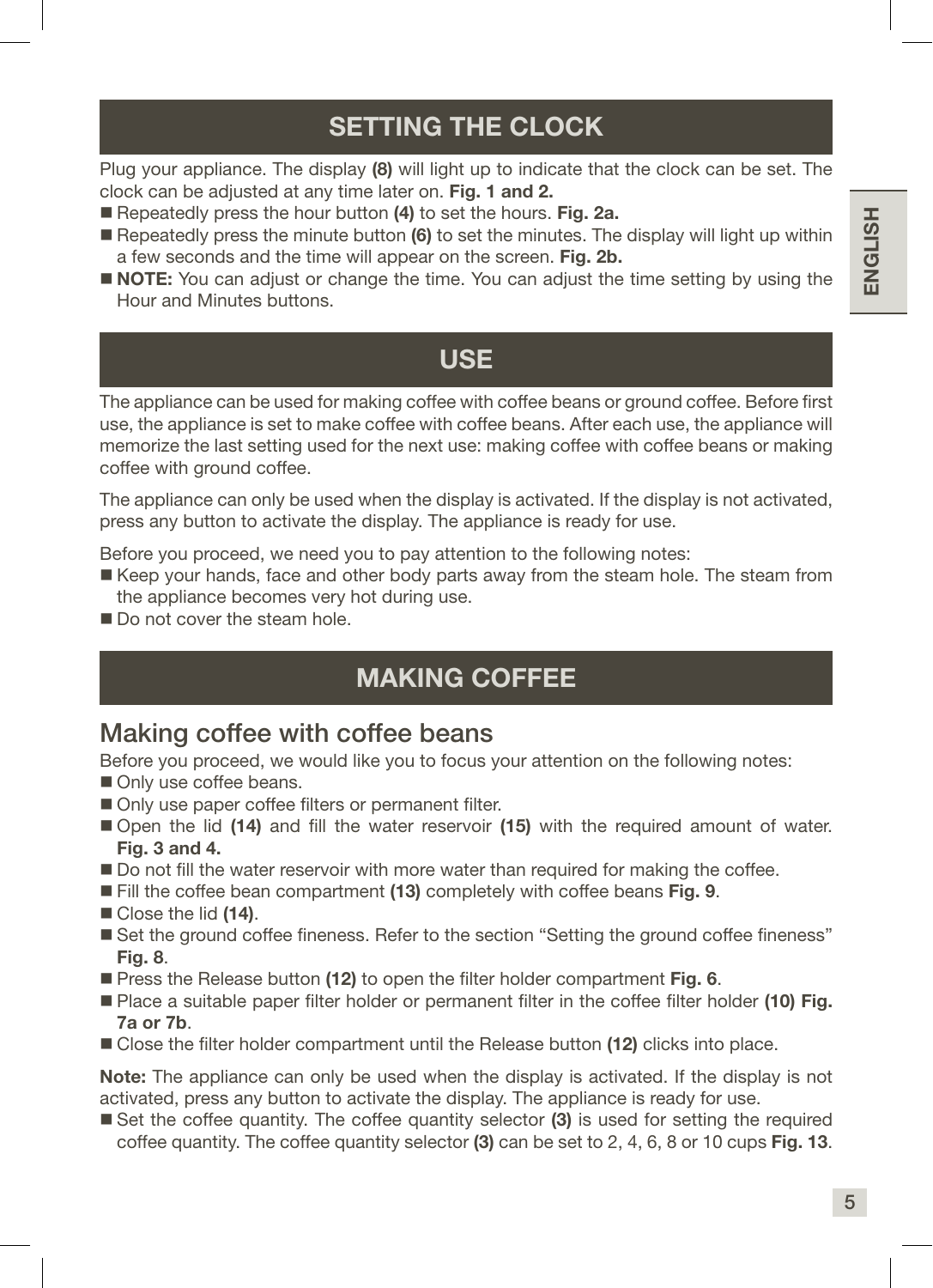- Set the coffee strength. The coffee strength selector (7) is used for setting the required coffee strength. The coffee strength selector (7) can be set to mild coffee (MILD), medium coffee (MEDIUM) and strong coffee (STRONG) Fig. 14.
- Place the glass carafe (17) on the heating plate (18) Fig. 16.
- **Press Grind and Brew button (1).** The cup-of-coffee symbol **(E)** appears (Keep warm function) **Fig. 15.**
- After a few seconds, the appliance starts grinding the coffee beans and making the coffee.
- To interrupt the process, press the Grind and Brew button (1).
- If the process is completed, the appliance will beep and switch to keep-warm mode. The cup-of-coffee symbol  $(E)$  starts flashing. The appliance can be switched off by pressing the Grind and Brew button (1) or the appliance switches off automatically after 2 hours.

### Making coffee with ground coffee

Before you proceed, we would like you to focus your attention on the following notes:

- Only use ground coffee.
- Only use paper coffee filters or the permanent filter.
- Fill the water reservoir (15) with the required amount of water.
- Do not fill the water reservoir with more water than required for making the coffee.
- **Press the Release button (12) to open the filter holder Fig. 6.**
- **Place a suitable paper filter or permanent filter in the coffee filter holder (10) Fig.7a or 7b.**
- Note: The appliance can only be used when the display is activated. If the display is not activated, press any button to activate the display. The appliance is ready for use.
- Put the required amount of coffee in the coffee filter Fig. 12.
- Close the filter holder compartment until the Release button (12) clicks into place.
- Place the glass carafe (17) on the heating plate (18) Fig. 16.
- Press the Grind Off button to turn off the grinder. Then, press the Grind and Brew button for the coffee symbol to appear  $(E)$ .
- After a few seconds, the appliance starts making the coffee.
- To interrupt the process, press the Grind and brew button (1).
- $\blacksquare$  If the process is completed, the appliance will beep and switch to keep-warm mode. The cup-of-coffee symbol  $(E)$  starts flashing. The appliance can be switched off by pressing the Grind off button (2) or the appliance switches off automatically after 2 hours.

### Setting the coffee quantity

ONLY for « Grind / Brew », NOT applicable for « Grind Off ».

The coffee strength selector (7) is used for setting the required coffee strength. The coffee strength selector (7) can be set to mild coffee (MILD), medium coffee (MEDIUM) and strong coffee (STRONG).

### Setting the coffee strength (B)

ONLY for « Grind / Brew », NOT applicable for « Grind Off ».

The coffee strength selector (7) is used for setting the required coffee strength. The coffee strength selector (7) can be set to mild coffee (MILD), medium coffee (MEDIUM) and strong coffee (STRONG) Fig. 14.

Note: The appliance can only be used when the display is activated. If the display is not activated, press any button to activate the display. The appliance is ready for use.

Repeatedly press the coffee strength selector (7) to set the coffee strength. The coffee strength (B) is shown on the display (8).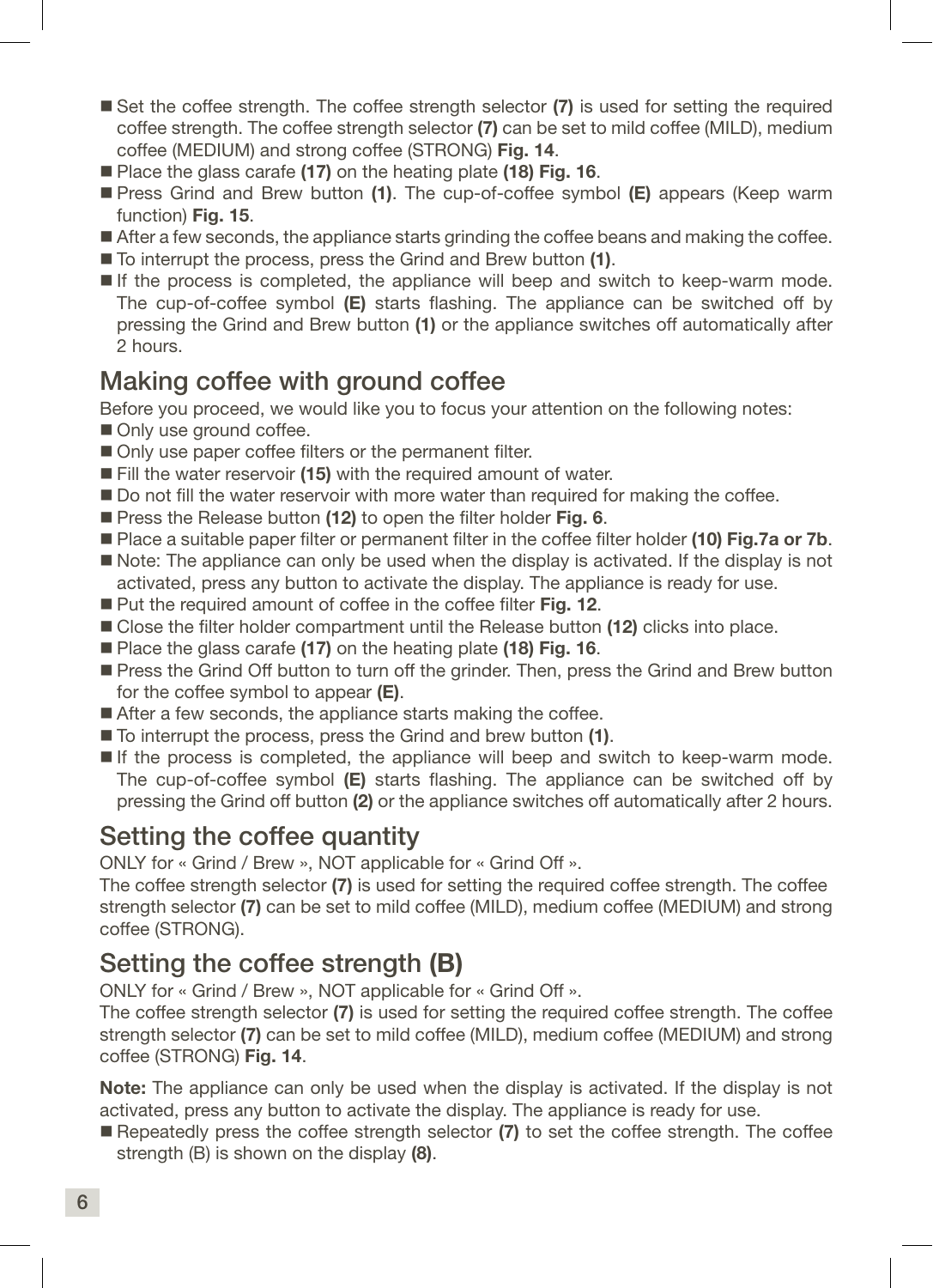### Setting the ground coffee fineness (Fig. 8)

The ground coffee fineness selector (9) is used for setting the required fineness of the ground coffee when using coffee beans. The ground coffee fineness selector (9) can be set to different positions from fine ground coffee to coarse ground coffee.

■ Turn the ground coffee fineness selector (9) to the required position to set the fineness of the ground coffee.

### Auto start function

The appliance has an auto start function which makes it possible to program the time for starting the coffee-making process.

Note: The appliance can only be used when the display is activated. If the display is not activated, press any button to activate the display. The appliance is ready for use.

- Set the clock. Check whether the clock has already been set. If the clock has not been set, refer to the section "Setting the clock".
- $\blacksquare$  Keep the Auto start button (5) pressed until the clock on the display flashes.
- Repeatedly press the Hour button (6) to set the hours.
- Repeatedly press the Minutes button (7) to set the minutes.
- Set the coffee quantity. Refer to the section "Setting the coffee quantity".
- Set the coffee strength. Refer to the section "Setting the coffee strength".
- If you want to make coffee with ground coffee, switch off the grinding function before using the auto start function.
- **Press the Auto start button (5) to save the settings. The timer indicator (C) light will** continuously appear.
- $\blacksquare$  To interrupt the process, press the Auto start button (5) again. The timer indicator (C) will turn off.

### CLEANING AND MAINTENANCE

- $\blacksquare$  To dispose of used ground coffee, remove the filter and the filter holder (10) of the coffee maker.
- Throw the coffee grounds and filter paper in the garbage.
- Do not clean the appliance if it is still hot.
- Wash the carafe (17), the removable filter holder (10) and the permanent filter (11) with warm, soapy water.
- CAUTION: Do not place the carafe (17) in the microwave.
- Do not put any parts of the coffee maker into the dishwasher.
- Clean the coffee maker with a damp cloth or sponge. Never use abrasive or strong products on any part of the coffee maker.
- $\blacksquare$  To clean the stainless steel parts of your coffee maker, dampen a soft cloth or sponge with warm water. Wipe carefully with a dry cloth.
- For difficult stains, use a cloth with white vinegar.
- Do not immerse the appliance in water or under the faucet.

### Cleaning the grinding compartment (Fig. 10 and 11)

When grinding coffee beans, coffee powder can clog the grinding mechanism. The grinding compartment (19) should be cleaned at least every 2 weeks to prevent the grinding mechanism from being clogged.

- Before you proceed, we would like you to focus your attention on the following notes:
	- –Before cleaning the grinding compartment, take the following actions:
	- –Switch off the appliance.
	- –Remove the plug from the wall socket.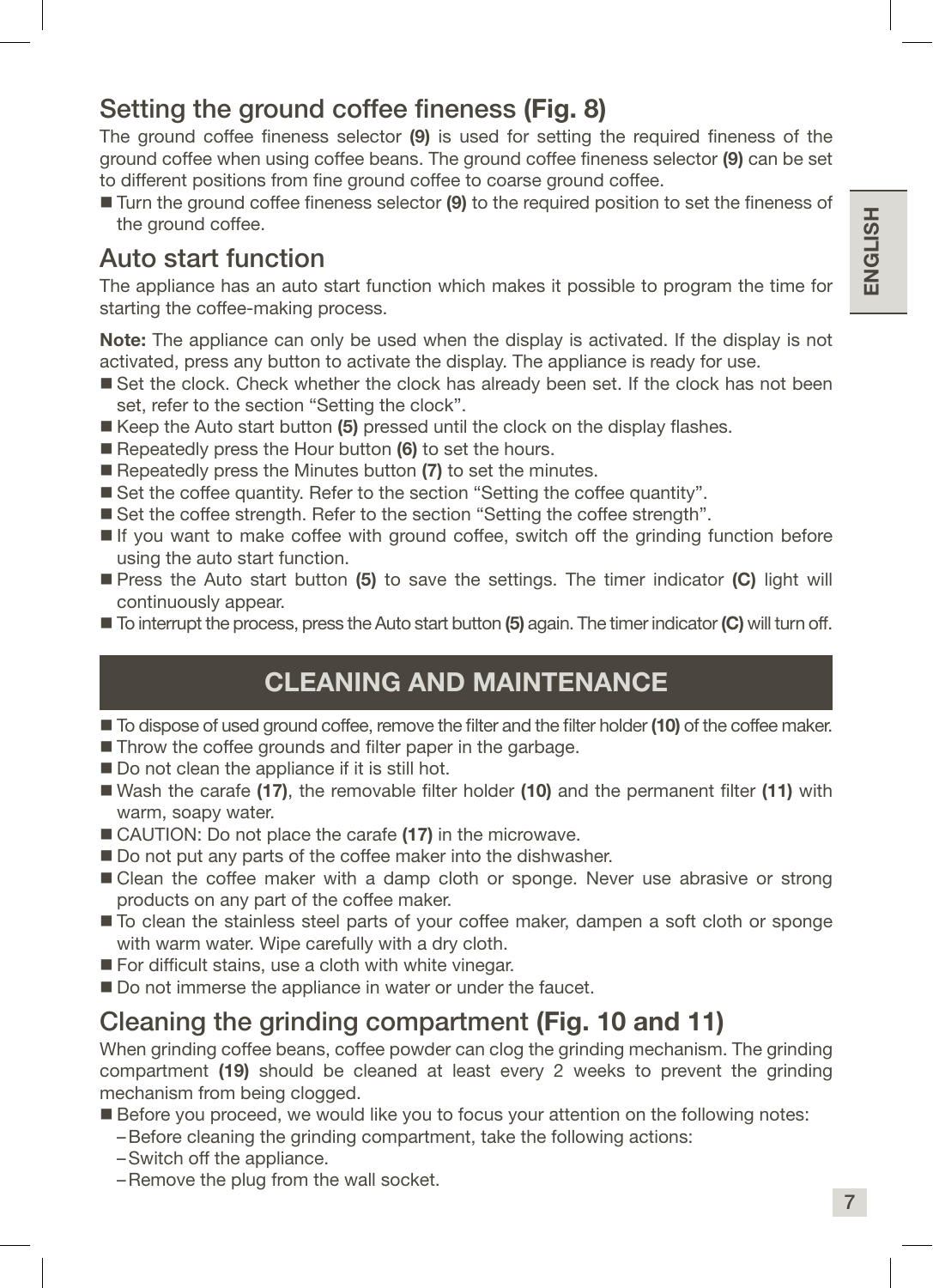–Remove the coffee carafe (17) from the heating plate (18).

- –Empty the coffee filter holder (10). Place a suitable coffee filter. Close the filter holder compartment.
- Remove the cover by pressing with a tooth pick or similar non metallic object and pulling the cover simultaneously Fig. 10.
- Clean the grinding compartment (19) using the brush (21).
- Replace the cover.
- Do not clean the machine if it is still hot.

### DESCALING

### ■ Why descale

–Limestone forms naturally in your coffee maker. Descaling preserves the coffee maker and ensures it will last longer and provide quality coffee over time. Limestone can permanently affect the machine's performance. Malfunctions associated with scaling will not be covered by the warranty if the product is returned.

### When to descale

- –The appliance must be descaled after 70 brewing cycles. If you leave the appliance plugged into the wall, the appliance will keep track of the number of brewing cycles. The indicator (D) will flash on the display to indicate that the appliance must be descaled. If the appliance must be descaled, use the KRUPS descaling solution® or 5 fl.oz of white vinegar diluted in 17 fl.oz of cold or water at room temperature or 1.5 oz of citric acid diluted in 17 fl.oz until the crystals have completely dissolved.
- –However, the descaling frequency depends on the hardness of the water and the number of BREW cycles. It may be necessary to descale your coffee machine more frequently if you notice the following signs, even if the indicator (D) does not flash on the display: longer cycle time or excessive steaming, more noise at the end of the cycle or stopping mid-cycle this means that your machine needs to be descaled.
- –Descaling should be done every other month, depending on the hardness of the water.

### How to descale your KRUPS coffee maker

- Use the KRUPS descaling solution<sup>®</sup> or 5 fl. oz of white vinegar diluted in 17 fl.oz of cold or water at room temperature or 1.5 oz of citric acid diluted in 17 fl. oz until the crystals have completely dissolved.
- Pour the solution into the water reservoir (15) (without coffee).
- Press Grind off button (3).
- Please wait until the end of the cycle.
- To rinse the machine, run 2 full 10 cups cycles with water but without coffee.
- Repeat the operation if needed.
- When the descaling cycle is finished, press 2-10 cups button  $(3)$  as well as the coffee strength selector (7) to reset the descaling function. The descaling indicator (D) will not light up anymore.
- The warranty does not cover coffee makers that do not work, or do so poorly, due to lack of descaling.

### NEVER PUT GROUND COFFEE IN THE WHOLE BEAN COFFEE CONTAINER

Use of coffee beans that are oily, caramelized or flavored is not recommended for this machine. This type of bean may damage the machine.

Make sure that no foreign objects such as small stones among the coffee beans enter the coffee container. Any damage due to foreign objects having entered the coffee container is not covered by the warranty. Do not put water in the coffee bean container.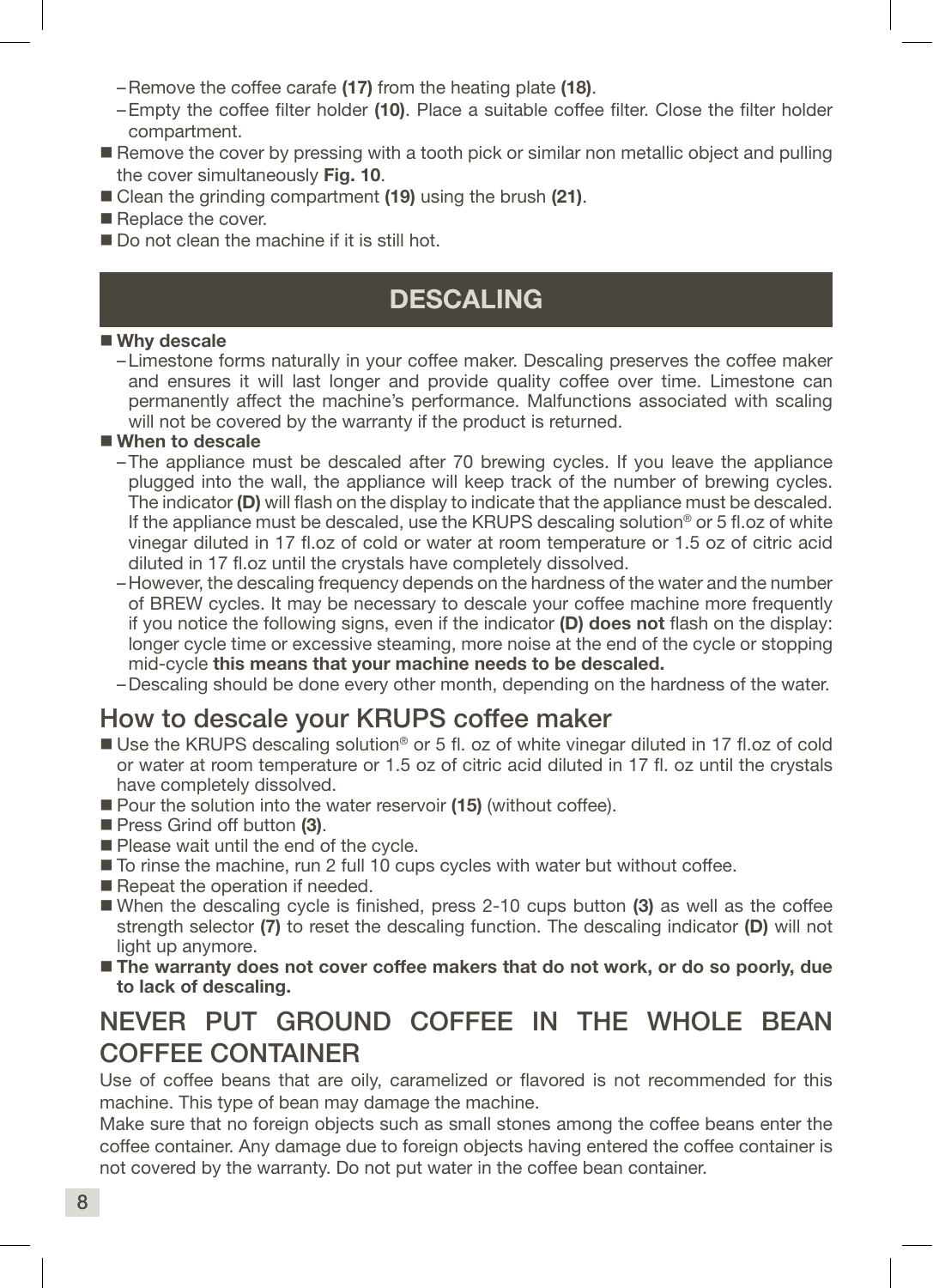# TROUBLESHOOTING

| <b>PROBLEM</b>                      | <b>SOLUTION</b>                                                                                                                                       |
|-------------------------------------|-------------------------------------------------------------------------------------------------------------------------------------------------------|
|                                     | Make sure the appliance is plugged into a working outlet and the screen                                                                               |
| The coffee does                     | flashes.                                                                                                                                              |
| not BREW or the                     | The water tank is empty.                                                                                                                              |
| appliance does not                  | There is a power outage.                                                                                                                              |
| turn on.                            | Unplug the machine, then plug it back in.                                                                                                             |
|                                     | The clock should be reprogrammed after a power outage.                                                                                                |
| The appliance<br>seems to leak.     | Make sure the water reservoir has not been filled beyond the maximum limit.                                                                           |
|                                     | It may be time to descale the appliance.                                                                                                              |
|                                     | Several minerals can accumulate in the coffee maker's circuitry. Regular                                                                              |
| Brewing takes a<br>long time.       | descaling of the machine is recommended. This may need to be done more<br>often depending on the hardness of your water. For more information, please |
|                                     | consult the "Descaling" section.                                                                                                                      |
|                                     | CAUTION: do not take the appliance apart.<br>The coffee maker needs cleaning.                                                                         |
|                                     | There is too much coffee. We recommend using one measuring spoon or one                                                                               |
|                                     | tablespoon of ground coffee per cup.                                                                                                                  |
|                                     | The ground coffee is too fine (Please note that: ground coffee for espresso<br>won't work in a drip coffee maker).                                    |
| The filter basket                   | There is ground coffee lodged between the paper filter and the filter holder.                                                                         |
| overflows or the                    | The paper filter is not opened properly or is not well placed.                                                                                        |
| coffee flows too<br>slowly.         | Rinse the filter holder before inserting the paper filter so it will adhere to the                                                                    |
|                                     | damp walls of the filter basket.                                                                                                                      |
|                                     | Be sure you have not inserted a paper filter at the same time as the<br>permanent filter.                                                             |
|                                     | There is more than one paper filter in the filter holder.                                                                                             |
|                                     | Make sure the filter basket is pushed down all the way.                                                                                               |
|                                     | Clean the coffee maker.                                                                                                                               |
|                                     | The ground coffee is not right for your coffee maker.                                                                                                 |
| The coffee tastes                   | The proportion of coffee and water is not sufficient. Adjust to suit your taste.                                                                      |
| bad.                                | The quality and freshness of the coffee is not the best.                                                                                              |
|                                     | The water is of poor quality.                                                                                                                         |
|                                     | See if there is water in the water tank.                                                                                                              |
| The coffee does not<br>flow.        | The coffee flow system may be obstructed. You may clean it simply by rinsing                                                                          |
|                                     | with water.                                                                                                                                           |
| The time is not                     | The timer is synchronized and depends on your electrical network. If there is                                                                         |
| correct (there is a                 | a time difference, we recommend that you program the time once a week to                                                                              |
| time difference).                   | be sure it is correct.                                                                                                                                |
| You have used                       | Use your vacuum cleaner to remove the pre-ground coffee from the coffee                                                                               |
| ground coffee                       | bean container.                                                                                                                                       |
| instead of coffee                   |                                                                                                                                                       |
| beans.                              |                                                                                                                                                       |
| You put water in<br>the coffee bean | Bring your coffee machine to the customer service.                                                                                                    |
| compartment.                        |                                                                                                                                                       |

If your appliance does not always work properly, call customer service in your country.

9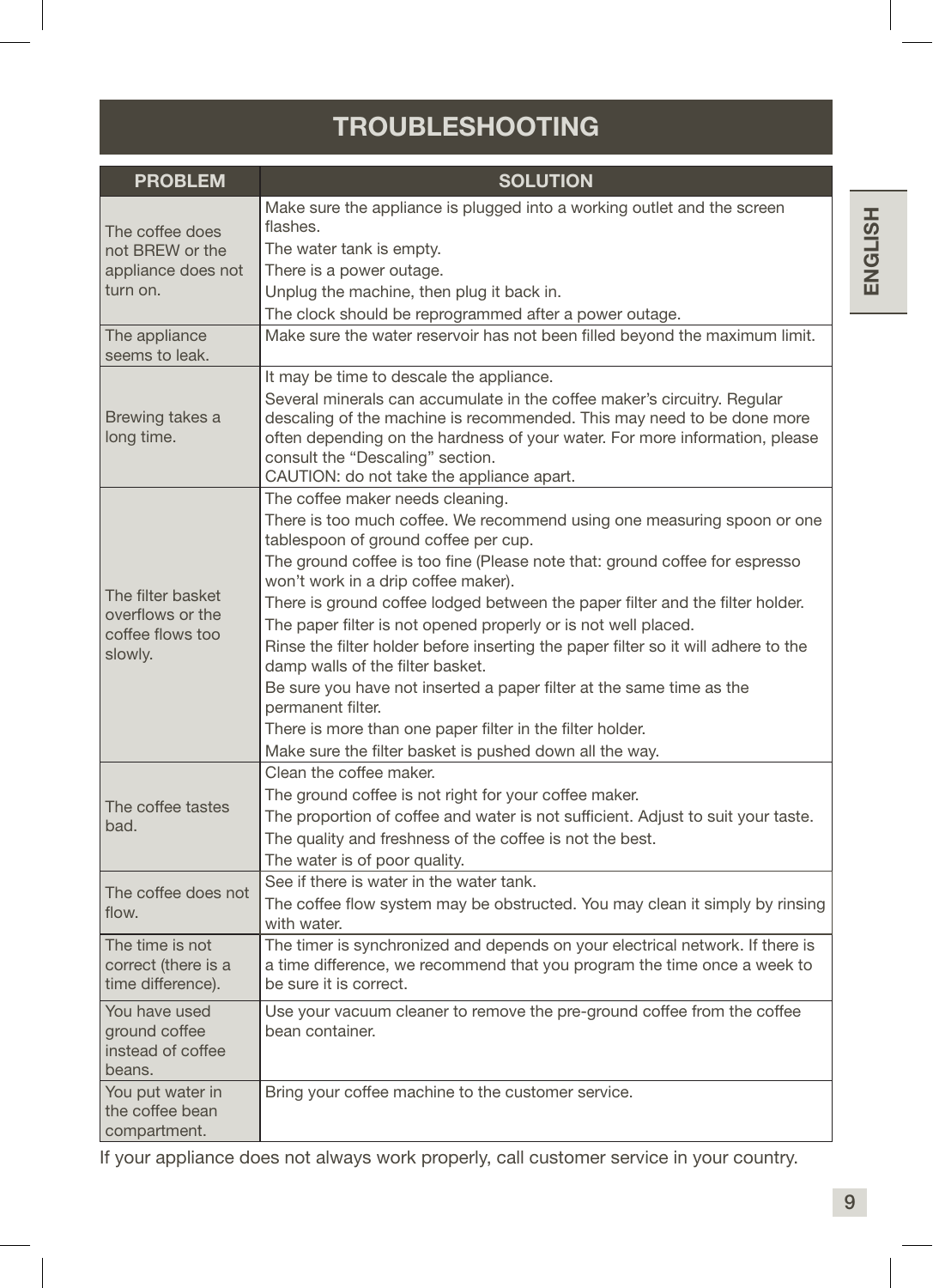### KRUPS INTERNATIONAL LIMITED GUARANTEE

### **E:** www.krups.com

*This product is repairable by KRUPS during and after the guarantee period.*

Accessories, consumables and end-user replaceable parts can be purchased, if locally available, as described on the KRUPS internet site www.krups.com

### The Guarantee:

This product is guaranteed by KRUPS (company address and details included in the country list of the KRUPS International Guarantee) against any manufacturing defect in materials or workmanship for a period of 2 years starting from the initial date of purchase or delivery date.

The international manufacturer's guarantee by KRUPS is an extra benefit which does not affect consumer's Statutory Rights.

The international manufacturer's guarantee covers all costs related to restoring the proven defective product so that it conforms to its original specifications, through the repair or replacement of any defective part and the necessary labour. At KRUPS's choice, a replacement product may be provided instead of repairing a defective product. KRUPS's sole obligation and your exclusive resolution under this guarantee are limited to such repair or replacement.

### Conditions & Exclusions:

The international KRUPS guarantee only applies within the guarantee period and for those countries listed in the country list attached and is valid only on presentation of a proof of purchase. The product can be taken directly in person to an authorised service centre or must be adequately packaged and returned, by recorded delivery (or equivalent method of postage), to a KRUPS authorised service centre. Full address details for each country's authorised service centres are listed on KRUPS website (www. krups.com) or by calling the appropriate telephone number as set out in the country list to request the appropriate postal address. KRUPS shall not be obliged to repair or replace any product which is not accompanied by a valid proof of purchase. This guarantee will not cover any damage which occurs as a result of misuse, negligence, failure to follow KRUPS instructions, use on current or voltage other than as stamped on the product, or a modification or unauthorised repair of the product. It also does not cover normal wear and tear, maintenance or replacement of consumable parts, or the following:

| - using the wrong type of water or consumable                                                                                                 | - ingress of water, dust or insects into the product (excluding<br>appliances with features specifically designed for insects) |
|-----------------------------------------------------------------------------------------------------------------------------------------------|--------------------------------------------------------------------------------------------------------------------------------|
| - damage as a result of lightning or power surges                                                                                             | - mechanical damages, overloading                                                                                              |
| - scaling (any de-scaling must be carried out according to   - accidents including fire, flood, thunderbolt, etc<br>the instructions for use) |                                                                                                                                |
| - damages or poor results due to wrong voltage or frequency                                                                                   | - damage to any glass or porcelain ware in the product                                                                         |
| - professional or commercial use                                                                                                              |                                                                                                                                |

This guarantee does not apply to any product that has been tampered with, or to damages incurred through improper use and care, faulty packaging by the owner or mishandling by any carrier.

In order to offer the best possible after-sales service and constantly improve customer satisfaction, KRUPS may send a satisfaction survey to all customers who have had their product repaired or exchanged in a KRUPS authorised service centre.

The international KRUPS guarantee applies only for products purchased in one of the countries listed, and used for domestic purposes only in one of the countries listed on the Country List. Where a product purchased in one listed country and then used in another listed country:

- a. The international KRUPS guarantee does not apply in case of non conformity of the purchased product with the local standards, such as voltage, frequency, power plugs, or other local technical specifications
- b. The repair process for products purchased outside the country of use may require a longer time if the product is not locally sold by KRUPS
- c. In cases where the product is not repairable in the new country, the international KRUPS guarantee is limited to a replacement by a similar product or an alternative product at similar cost, where possible.

### Consumer Statutory Rights :

 This international KRUPS guarantee does not affect the statutory rights a consumer may have or those rights that cannot be excluded or limited, nor rights against the retailer from which the consumer purchased the product. This guarantee gives a consumer specific legal rights, and the consumer may also have other legal rights which vary from State to State or Country to Country. The consumer may assert any such rights at his sole discretion.

For Australia only: Our goods come with guarantees that cannot be excluded under the Australian Consumer Law. You are entitled to a replacement or refund for a major failure and compensation for any other reasonably foreseeable loss or damage. You are also entitled to have the goods repaired or replaced if the goods fail to be of acceptable quality and the failure does not amount to a major failure.

*\*\*\* Please keep this document for your reference should you wish to make a claim under the guarantee*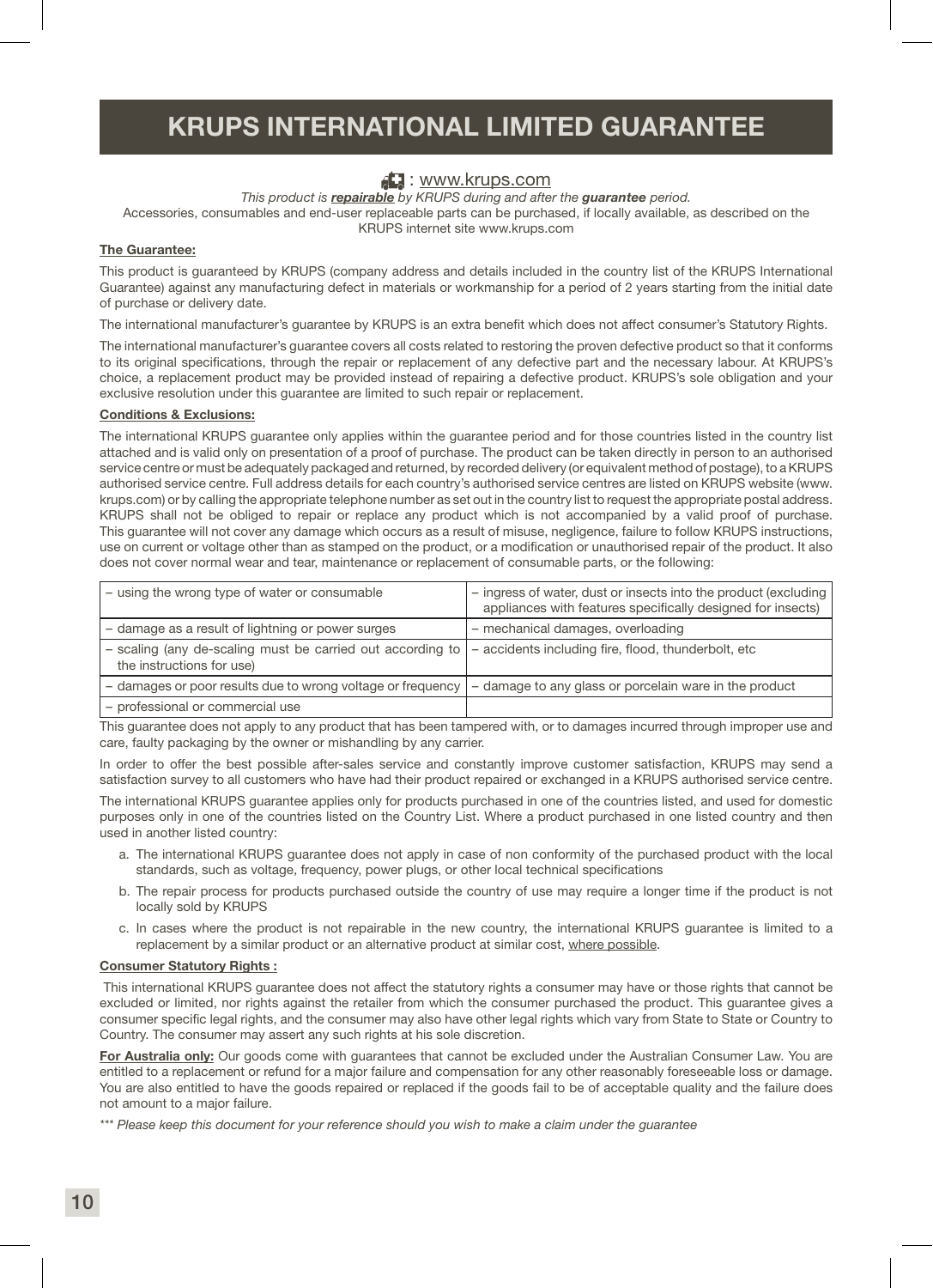# **TABLE DES MATIÈRES**

### **PAGE**

FRANÇAIS

| 6. |  |
|----|--|
| 7. |  |
| 8. |  |
| 9. |  |
|    |  |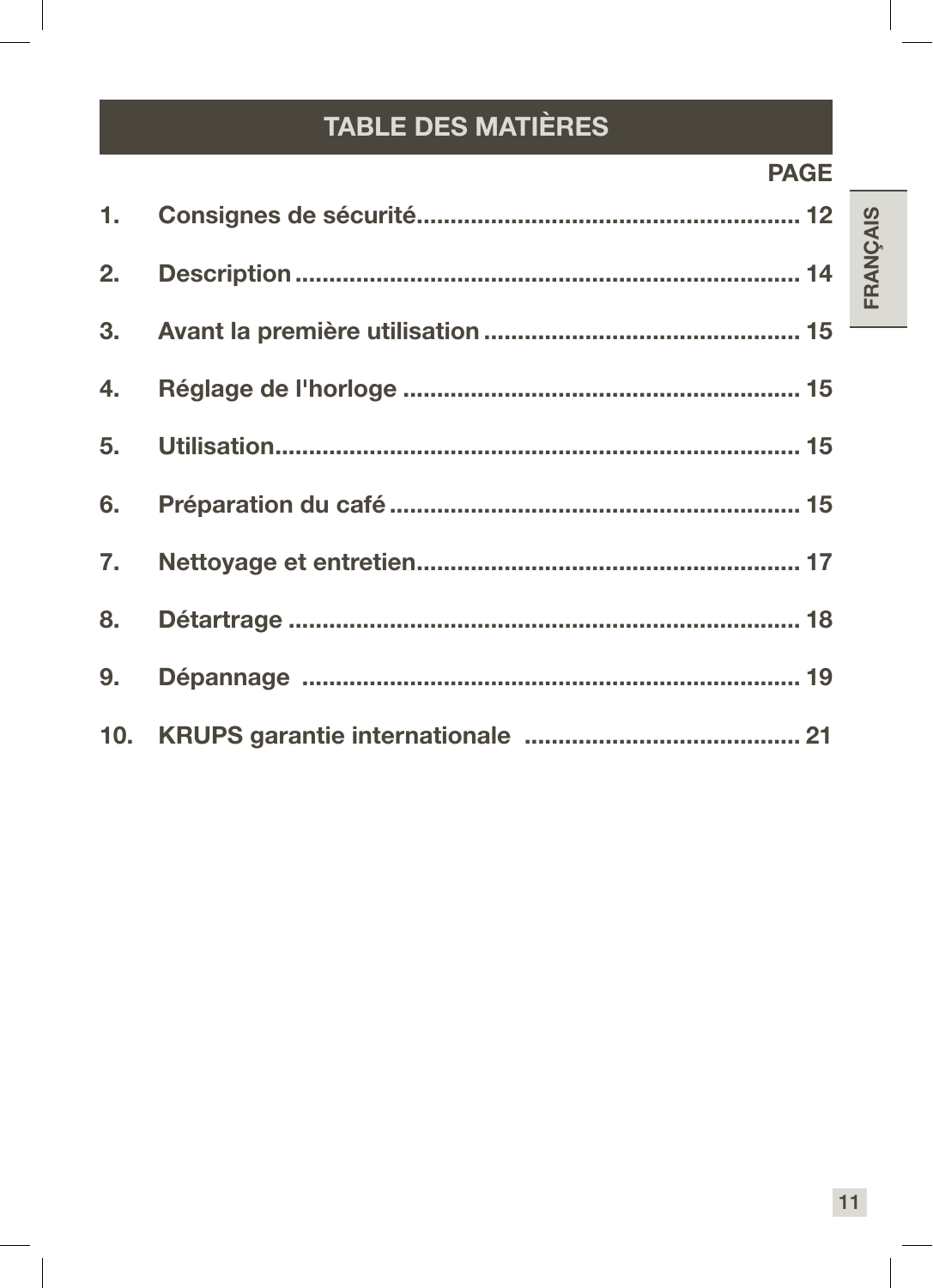# CONSIGNES DE SÉCURITÉ

# CONSIGNES IMPORTANTES DE SÉCURITÉ

Lorsque vous utilisez un appareil électrique, des consignes de sécurité élémentaires doivent toujours être observées pour réduire les risques de feu, de décharge électrique et de blessures, y compris les suivantes :

- 1. Lire le mode d'emploi entier.
- 2. Ne pas toucher les surfaces chaudes; utiliser les poignées ou les boutons.
- 3. Pour se protéger des incendies, des décharges électriques et des blessures, ne pas immerger la machine dans l'eau ni dans tout autre liquide.
- 4. Avant de procéder au nettoyage, débranchez l'appareil ou l'horloge d'affichage s'ils ne sont pas utilisés. Laissez refroidir l'appareil avant d'ajouter ou de retirer des pièces, et avant de le nettoyer.
- 5. Débrancher l'appareil de la prise murale lorsqu'il n'est pas utilisé ou pour le nettoyer. Laisser l'appareil refroidir avant d'ajouter ou d'enlever des pièces.
- 6. L'utilisation d'accessoires qui ne sont par recommandés ou vendus par le fabricant peut provoquer un incendie, une décharge électrique ou des blessures.
- 7. L'utilisation d'accessoires non recommandés ni vendus par le fabricant peut causer des feux, des décharges électriques ou des blessures.
- 8. Ne pas utiliser à l'extérieur.
- 9. Le cordon ne doit pas pendre de la table ou du comptoir, ni toucher à des surfaces chaudes.
- 10. Ne pas placer l'appareil sur ou près d'un brûleur au gaz ou électrique, ni dans un four chaud.
- 11. Toujours brancher le cordon à l'appareil en premier, puis sur la prise murale. Pour débrancher, tourner le bouton de commande à la position « OFF » puis retirer la fiche de la prise murale.
- 12. Ne pas utiliser l'appareil pour une autre fonction que celle pour laquelle il a été concu.
- 13. La verseuse est conçue pour être utilisée avec cet appareil; ne jamais l'utiliser sur une cuisinière.
- 14. Ne pas déposer une verseuse chaude sur une surface froide ou humide.
- 15. Ne pas utiliser un récipient fêlé ou qui présente une faiblesse à la poignée.
- 16. Ne pas nettoyer la verseuse avec des nettoyants, des éponges métalliques ni avec tout autre produit abrasif.
- 17. Le retrait du couvercle pendant les cycles d'infusion peut causer des blessures.
- 18. Evitez tout contact avec les parties mobiles.
- 19. Avant utilisation, assurez-vous que la trémie ne contient pas de corps étrangers.
- 20. Cet appareil dispose d'une fiche polarisée (une broche plus large que l'autre). Pour réduire le risque d'une décharge électrique, cette fiche est prévue pour rentrer dans une prise polarisée d'une seule façon. Si la fiche ne rentre pas complètement dans la prise, inversez le sens. Si le problème persiste, contactez un technicien qualifié. N'essayez pas de modifier la fiche de quelque manière que ce soit.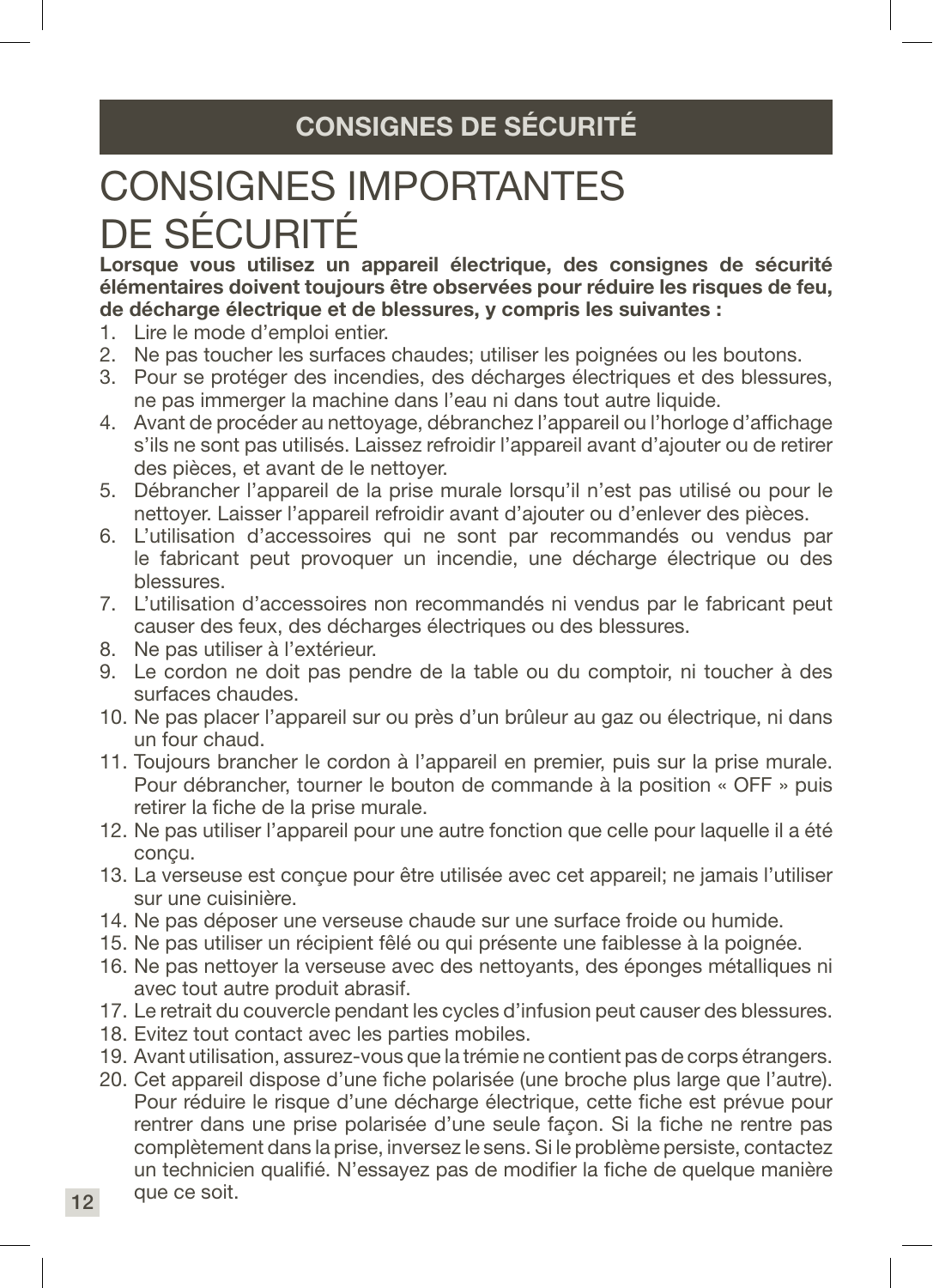# CONSERVEZ CES INSTRUCTIONS

### **ATTENTION**

Cet appareil est conçu pour une utilisation domestique seulement. Tout entretien autre que le nettoyage et l'entretien normal de l'appareil par son propriétaire doit être effectué par un centre de service agréé de Krups uniquement. Visitez notre site Web www.krups.ca au Canada ou communiquez avec le service à la clientèle pour connaître le centre de service le plus près de chez vous. Afin de réduire les risques de feu et de décharge électrique, ne pas démonter la base de l'appareil. Toute réparation doit être effectuée par un centre de service agréé de Krups uniquement.

# INSTRUCTIONS POUR LE CORDON COURT

- A. Un cordon d'alimentation court ou amovible est fourni avec l'appareil pour éviter qu'il ne s'emmêle ou ne fasse trébucher quelqu'un.
- B. Des rallonges et des cordons plus longs peuvent être utilisés, mais l'utilisateur doit prendre les précautions nécessaires.
- C. Si vous utilisez une rallonge ou un cordon d'alimentation plus long :
	- 1) Le calibre spécifié sur le cordon ou la rallonge doit être égal ou supérieur à celui indiqué sur l'appareil.
	- 2) Si l'appareil est mis à la terre, le cordon ou la rallonge doit être du type mis à la terre (à 3 fils).
	- 3) Le cordon d'alimentation doit être placé de façon qu'il ne pende pas du plan de travail ou du haut de la table, car un enfant pourrait tirer dessus ou trébucher accidentellement. L'appareil peut être équipé d'une prise polarisée (une lame est plus large que l'autre). Pour réduire les risques de décharges électriques, cette fiche ne peut se brancher que dans un sens. Si la fiche ne rentre pas correctement dans la prise murale, mettez-la dans l'autre sens. Si elle ne rentre toujours pas, contactez un électricien. N'essayez en aucune façon de modifier la prise.

# CONSIGNES DE SÉCURITÉ SUPPLÉMENTAIRES

- Votre machine a été conçue pour un usage domestique seulement.
- Il n'a pas été conçu pour être utilisé dans les cas suivants qui ne sont pas couverts par la garantie: dans des coins de cuisines réservés au personnel dans des magasins, bureaux et autres environnements professionnels; dans des fermes; Par les clients des hôtels, motels et autres environnements à caractère résidentiel; dans des environnements de type chambres d'hôtes.
- Cet appareil n'est pas conçu pour être utilisé par des enfants et des personnes ne possédant pas de connaissances ou d'expérience quant au produit, à moins qu'une personne responsable de leur sécurité ne les supervise ou ne leur donne des instructions préalables.
- Tout contact avec la base, de l'eau chaude ou de la vapeur peut provoquer des brûlures. Faites preuve de prudence.
- Tout appareil est soumis à un contrôle de qualité très strict qui comprend des tests d'utilisation réelle sur des appareils sélectionnés au hasard, ce qui expliquerait toute trace légère d'usage ou résidus de café avant l'utilisation.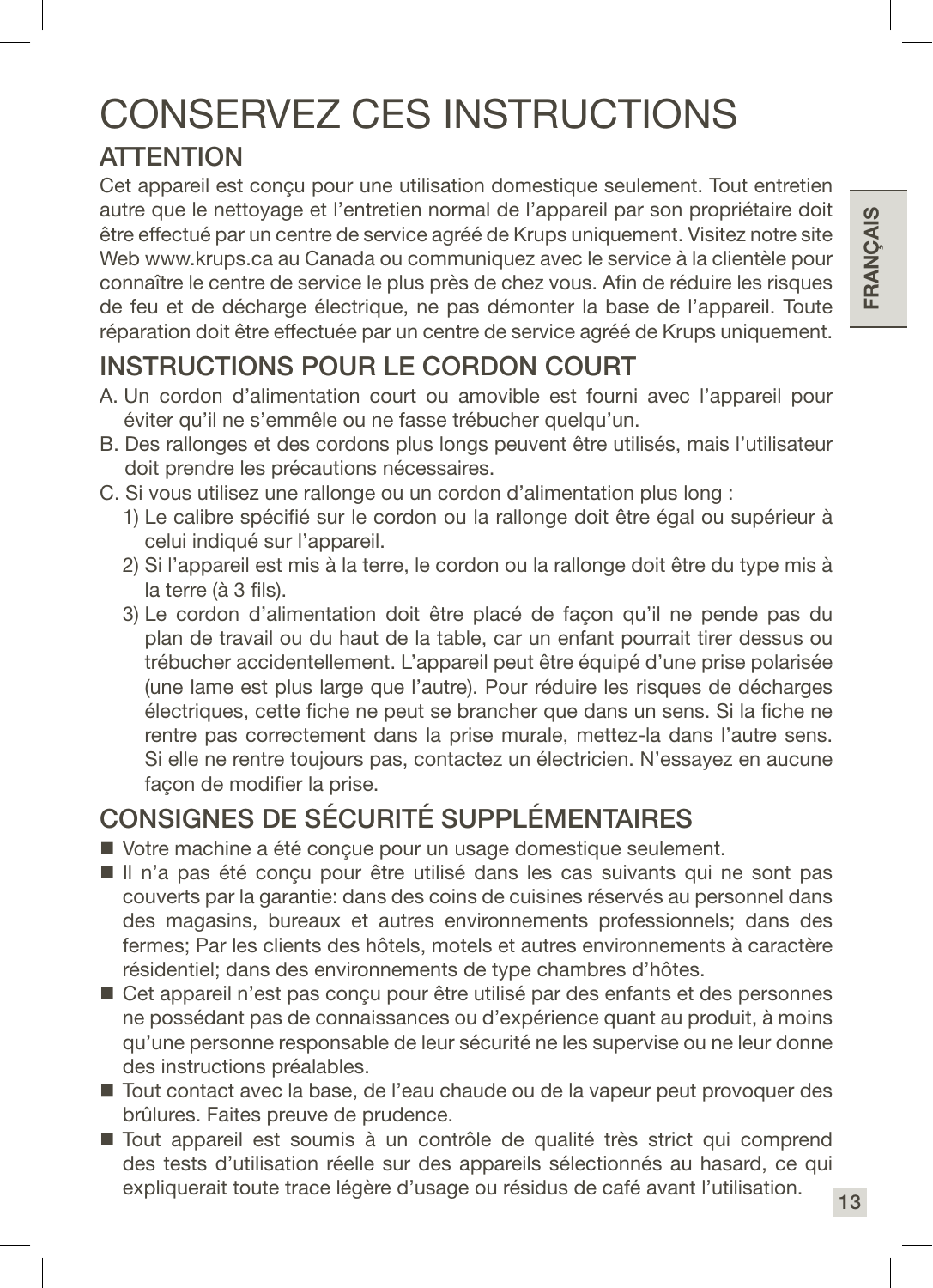- Ne pas verser de liquides dans le réservoir d'eau autres que de l'eau ou les solutions de détartrage spécifiées dans ce guide.
- Protéger l'appareil contre l'humidité et la congélation.
- Ne pas verser de l'eau dans l'appareil s'il est encore chaud.
- Toujours installer votre cafetière sur un plan de travail plat, stable et résistant à la chaleur, loin des éclaboussements d'eau et de toute source externe de chaleur.
- Ne jamais mettre votre verseuse ou votre cafetière isolée dans un four à microondes, au lave-vaisselle ou sur une cuisinière.
- Ne jamais mettre votre main à l'intérieur de la cafetière isolée.
- Ne pas utiliser la verseuse ou la cafetière isolée sans le couvercle.
- Ne pas utiliser la verseuse isotherme si la partie intérieure en verre est cassée, car des morceaux de verre pourraient être transférés dans votre tasse.
- Dans l'intérêt d'améliorer ses produits, Krups se réserve le droit de modifier les caractéristiques sans avis préalable.
- Un cordon électrique court est fourni afin de réduire les risques d'emmêlement et de trébuchement accidentel liés à l'utilisation d'un plus long cordon.
- Cet appareil n'est pas prévu pour être utilisé par des personnes (y compris les enfants) dont les capacités physiques, sensorielles ou mentales sont réduites ou des personnes dénuées d'expérience ou de connaissance, sauf si elles ont pu bénéficier, par l'intermédiaire d'une personne responsable de leur sécurité, d'une surveillance ou d'instructions préalables concernant l'utilisation de l'appareil.

Il convient de surveiller les enfants pour s'assurer qu'ils ne jouent pas avec l'appareil.

### **DESCRIPTION**

Votre cafetière a été conçue pour préparer du café avec du café en grains ou du café moulu. L'appareil est conçu exclusivement pour une utilisation à l'intérieur. L'appareil est conçu exclusivement pour une utilisation domestique.

- 1. Touche Grind brew
- 2. Touche Grind off
- 3. Sélecteur de quantité de café
- 4. Touche Hr pour les heures
- 5. Fonction de démarrage automatique
- 6. Touche Minutes
- 7. Sélecteur d'intensité de café
- 8. Écran
	- A. Indicateur de quantité de café
	- B. Indicateur d'intensité du café
	- C. Indicateur de minuterie
	- D. Indicateur de détartrage
	- E. Indicateur de réchaud
- 9. Sélecteur de finesse du café moulu
- 10. Porte-filtre à café
- 11. Filtre permanent
- 12. Bouton d'ouverture (porte-filtre).
- 13. Récipient à café en grains
- 14. Couvercle
- 15. Réservoir d'eau
- 16. Indicateur de niveau d'eau
- 17. Carafe en verre
- 18. Plaque chauffante
- 19. Compartiment de nettoyage
- 20. Brosse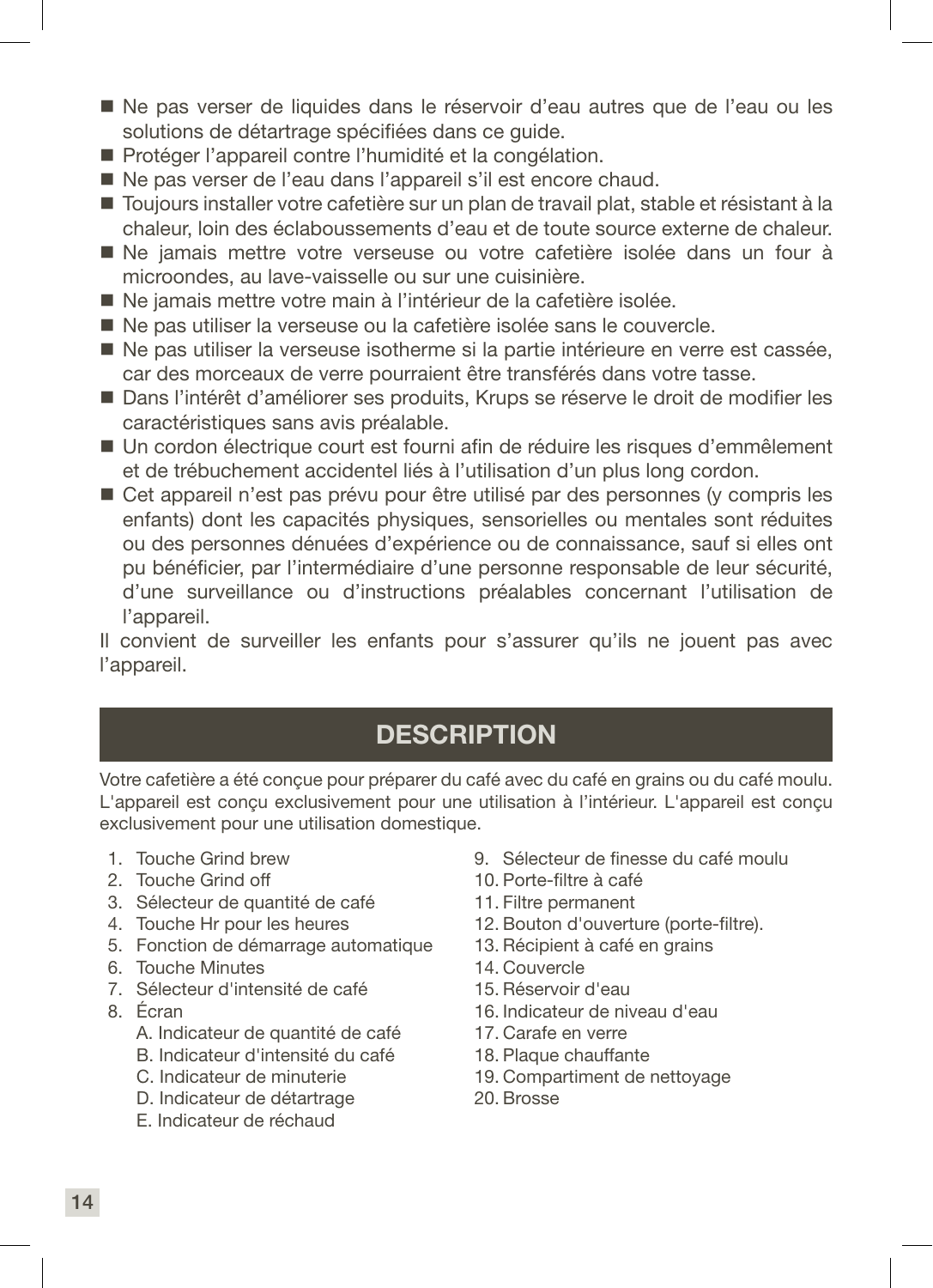# AVANT LA PREMIÈRE UTILISATION

- Rincez tous les accessoires.
- Avant d'utiliser votre cafetière pour la première fois, effectuez un cycle sans café pour rincer le circuit. Remplissez le réservoir d'eau au niveau maximum et commencez un cycle en appuyant sur la touche Grind off (1).
- **IMPORTANT :** Votre machine est concue pour fonctionner avec de l'eau froide ou à température ambiante seulement.

### RÉGLAGE DE L'HORLOGE

Branchez votre appareil. L'écran (8) s'allumera pour indiquer que l'horloge peut être réglée. L'horloge peut être réglée à tout moment par la suite. Fig. 1 et 2.

- Appuyez à répétition sur la touche Hr (4) pour régler les heures. Fig. 2.
- Appuyez à répétition sur la touche Minutes (6) pour régler les minutes. L'écran s'allume quelques secondes et l'heure paraît. Fig. 2.
- REMARQUE : Vous pouvez régler ou changer l'heure. Vous pouvez régler l'heure avec les touches Hr et Minutes.

### UTILISATION

L'appareil peut être utilisé pour préparer du café avec du café en grains ou du café moulu. Avant la première utilisation, l'appareil est réglé pour préparer du café avec du café en grains. Après chaque utilisation, l'appareil mémorisera le dernier réglage utilisé pour la prochaine utilisation : café en grains ou café moulu.

L'appareil peut uniquement être utilisé lorsque l'écran est activé. Si l'écran n'est pas activé, appuyez sur n'importe quelle touche pour l'activer. L'appareil est prêt à être utilisé.

Prenez connaissance de ce qui suit avant de continuer :

- Gardez vos mains, votre visage et les autres parties de votre corps à l'écart de la sortie de vapeur. La vapeur provenant de l'appareil devient très chaude pendant l'utilisation.
- Ne couvrez pas la sortie de vapeur.

# PRÉPARATION DU CAFÉ

### Préparation du café avec des grains de café

Prenez connaissance de ce qui suit avant de continuer :

- Utilisez uniquement des grains de café.
- Utilisez uniquement des filtres à café ou un filtre permanent.
- Soulevez le couvercle et remplissez le réservoir d'eau (15) avec la quantité d'eau requise. Fig. 3 et 4.
- Ne remplissez pas le réservoir d'eau avec plus d'eau que nécessaire pour faire le café. Utilisez uniquement la quantité d'eau requise pour faire le café.
- Remplissez complètement le compartiment à grains de café (13) avec des grains de café Fig. 9.
- Refermez le couvercle (14).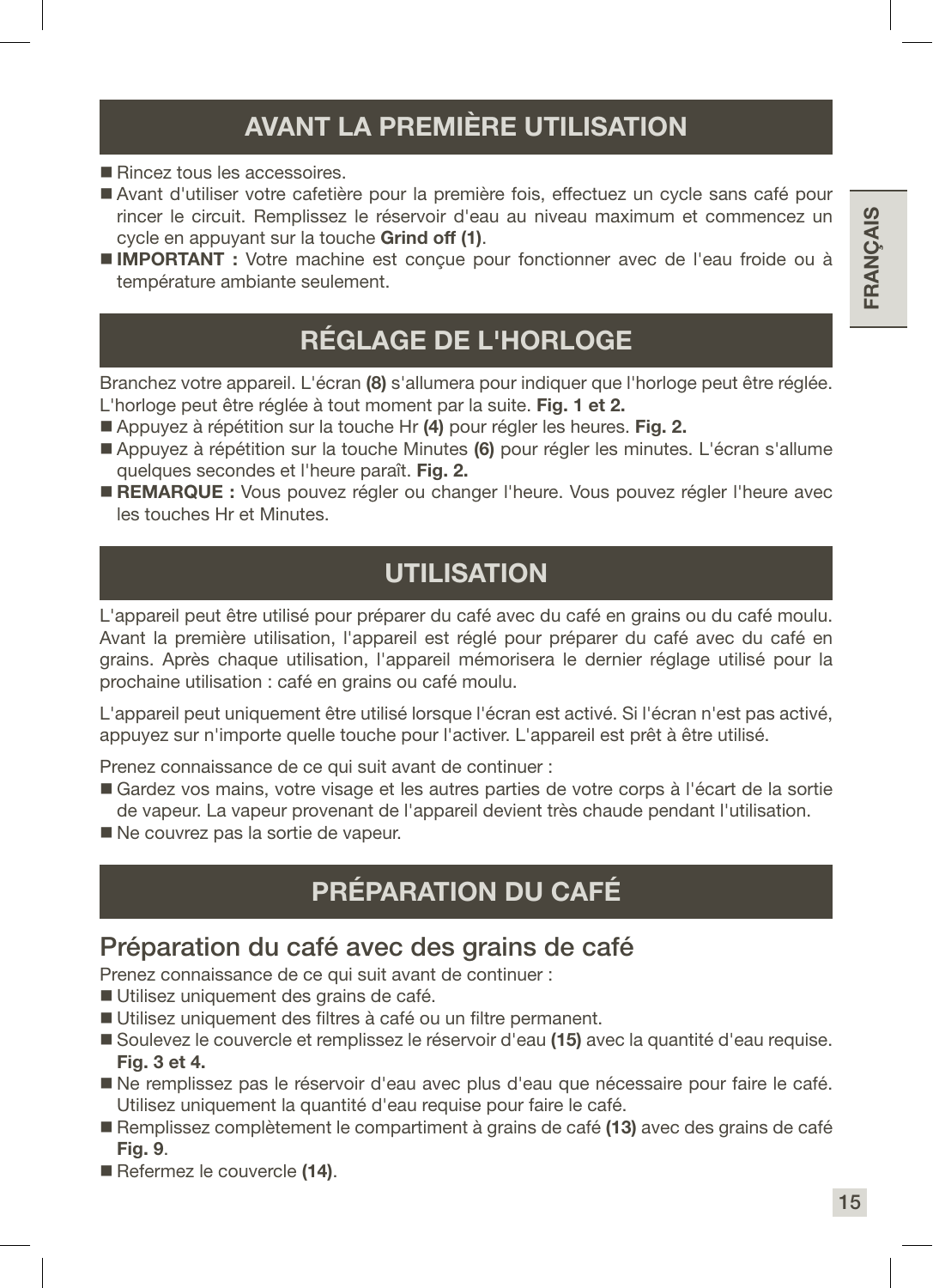- Choisissez la finesse du café moulu. Consultez la section « Choix de la finesse du café moulu » Fig. 8.
- Appuyez sur le bouton Ouverture (12) pour ouvrir le porte-filtre Fig. 6.
- Placez un filtre en papier approprié ou un filtre permanent dans le porte-filtre (10) Fig. 7a ou 7b.
- Fermez le porte-filtre jusqu'à ce que le bouton Ouverture (12) fasse un clic.

Remarque : L'appareil peut uniquement être utilisé lorsque l'écran est activé. Si l'écran n'est pas activé, appuyez sur n'importe quelle touche pour l'activer. L'appareil est prêt à être utilisé.

- Choisissez la quantité de café. Le sélecteur de quantité de café (3) est utilisé pour choisir la quantité de café requise. Le sélecteur de quantité de café (3) peut être réglé à 2, 4, 6, 8 ou 10 tasses Fig. 13.
- Choisissez l'intensité du café. Le sélecteur d'intensité du café (7) est utilisé pour choisir l'intensité de café requise. Le sélecteur d'intensité du café (7) peut être réglé à café doux (MILD), café moyen (MEDIUM) et café fort (STRONG) Fig. 14.
- Placez la carafe en verre (17) sur la plaque chauffante (18) Fig. 16.
- Appuyez sur la touche Grind brew (1). Le symbole tasse de café (E) paraît (fonction de réchaud) Fig. 15.
- Après quelques secondes, l'appareil commence à moudre les grains de café et à préparer du café.
- Pour interrompre le processus, appuyez sur la touche Grind brew (1).
- Si le processus est terminé, l'appareil sonnera et passera en mode réchaud. Le symbole de tasse de café (E) commencera à clignoter. L'appareil peut être éteint en appuyant sur la touche Grind brew (1), sinon l'appareil s'éteindra automatiquement après deux heures.

### Préparation du café avec du café moulu

Prenez connaissance de ce qui suit avant de continuer :

- Utilisez uniquement du café moulu.
- Utilisez uniquement des filtres à café en papier ou le filtre permanent qui conviennent à l'appareil.
- Remplissez le réservoir d'eau (15) avec la quantité d'eau requise.
- Ne remplissez pas le réservoir d'eau avec plus d'eau que nécessaire pour faire le café. Utilisez uniquement la quantité d'eau requise pour faire le café.
- Appuyez sur le bouton Ouverture (12) pour ouvrir le porte-filtre Fig. 6.
- Placez un filtre en papier approprié ou un filtre permanent dans le porte-filtre (10) Fig. 7a ou 7b.
- Remarque : L'appareil peut uniquement être utilisé lorsque l'écran est activé. Si l'écran n'est pas activé, appuyez sur n'importe quelle touche pour l'activer. L'appareil est prêt à être utilisé.
- Mettez la quantité de café requise dans le filtre à café Fig. 12.
- **Fermez le porte-filtre (10) jusqu'à ce que le bouton Ouverture (12) fasse un clic.**
- Placez la carafe en verre (17) sur la plaque chauffante (18) Fig. 16.
- Appuyez sur la touche «Grind Off» («Arrêt de la mouture») pour éteindre le moulin. Ensuite, appuyez sur la touche «Grind and Brew» («Mouture et infusion») afin que le symbole du café s'affiche (E).
- Après quelques secondes, l'appareil commence à préparer du café.
- Pour interrompre le processus, appuyez sur la touche Grind off (2).
- Si le processus est terminé, l'appareil sonnera et passera en mode réchaud. Le symbole de tasse de café (E) commencera à clignoter. L'appareil peut être éteint en appuyant sur la touche Grind off (2), sinon l'appareil s'éteindra automatiquement après deux heures.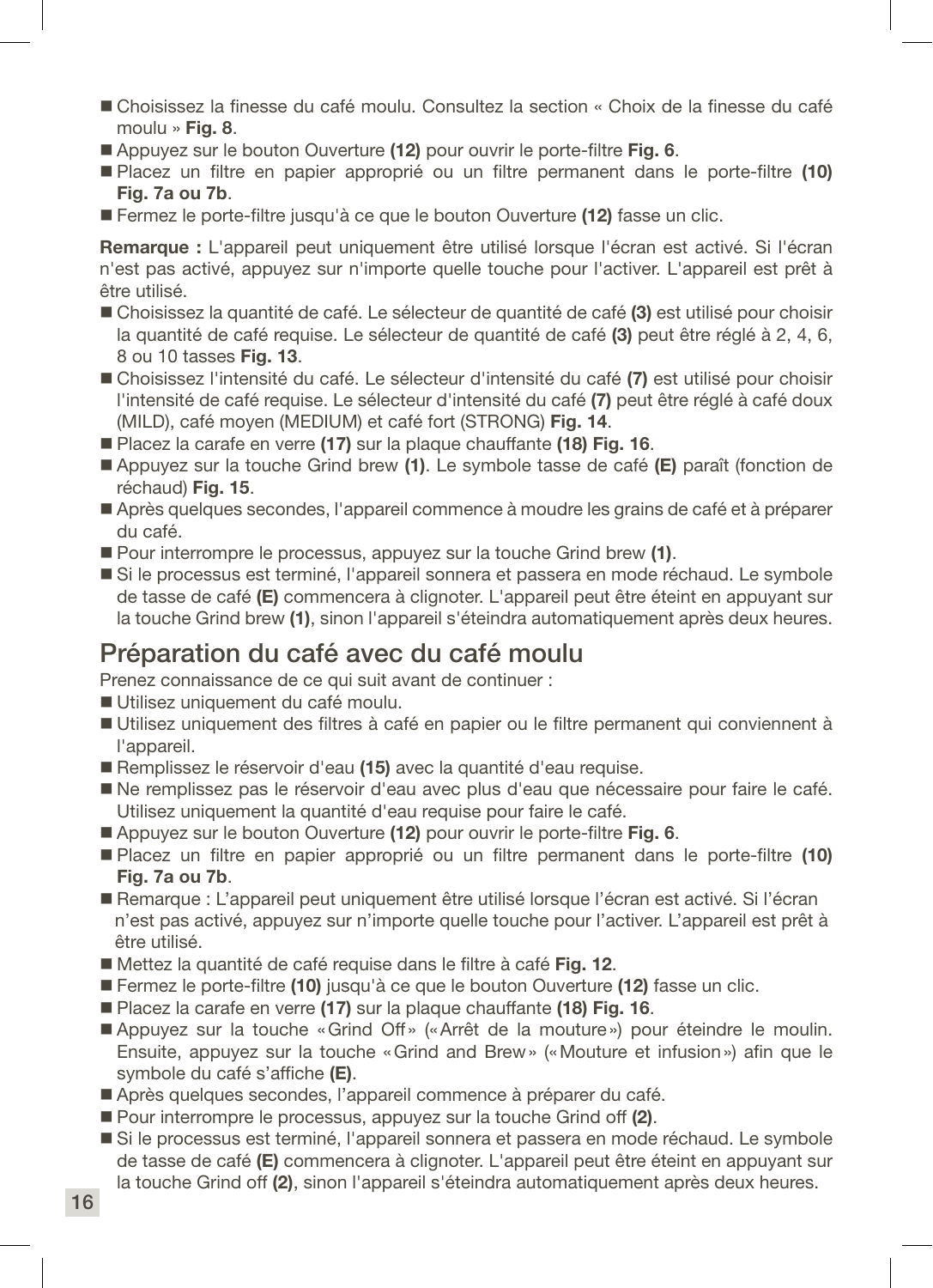### Choix de la quantité de café

SEULEMENT en mode « Grind / Brew », NON applicable en mode « Grind Off. Le sélecteur de quantité de café (3) est utilisé pour choisir la quantité de café requise. Le sélecteur de quantité de café (3) peut être réglé à 2, 4, 6, 8 ou 10 tasses Fig. 13.

### Choix de l'intensité du café (B)

SEULEMENT en mode « Grind / Brew », NON applicable en mode « Grind Off.

Le sélecteur d'intensité du café (7) est utilisé pour choisir l'intensité de café requise. Le sélecteur d'intensité du café (7) peut être réglé à café doux (MILD), café moyen (MEDIUM) et café fort (STRONG) Fig. 14.

Remarque : L'appareil peut uniquement être utilisé lorsque l'écran est activé. Si l'écran n'est pas activé, appuyez sur n'importe quelle touche pour l'activer. L'appareil est prêt à être utilisé.

Appuyez plusieurs fois sur le sélecteur d'intensité du café (7) pour sélectionner l'intensité du café. L'intensité du café (B) paraît à l'écran (8).

### Réglage de la finesse du café moulu (Fig. 8)

Le sélecteur de finesse de café moulu (9) est utilisé pour choisir la finesse du café moulu lorsque vous utilisez des grains de café. Le sélecteur de finesse de café moulu (9) peut être réglé à diverses positions, de fin à grossier.

Tournez le sélecteur de finesse de café moulu (9) à la finesse désirée.

### Fonction de démarrage automatique

L'appareil est muni d'une fonction de démarrage automatique qui permet de programmer l'heure de mise en marche du processus de préparation du café.

Remarque : L'appareil peut uniquement être utilisé lorsque l'écran est activé. Si l'écran n'est pas activé, appuyez sur n'importe quelle touche pour l'activer. L'appareil est prêt à être utilisé.

- Réglez l'horloge. Vérifiez si l'horloge a déjà été réglée. Si l'horloge n'a pas été réglée, consultez la section « Réglage de l'horloge ».
- Appuyez sur la touche Auto on (5) et tenez-la enfoncée jusqu'à ce que l'horloge clignote à l'écran.
- Appuyez à répétition sur la touche Hr (6) pour régler les heures.
- Appuyez à répétition sur la touche Minutes (7) pour régler les minutes.
- Choisissez la quantité de café. Consultez la section « Choix de la quantité de café ».
- Choisissez l'intensité du café. Consultez la section « Choix de l'intensité du café ».
- Si vous voulez préparer du café avec du café moulu, éteignez la fonction de mouture avant d'utiliser la fonction de démarrage différé.
- Appuyez sur la touche Auto start (5) pour enregistrer les paramètres. L'indicateur de minuterie (C) demeure allumé.
- Pour interrompre le processus, appuyez sur la touche Auto start (5) à nouveau. L'indicateur de minuterie (C) s'éteint.

### NETTOYAGE ET ENTRETIEN

- Pour jeter le café moulu utilisé, retirez le filtre et le porte-filtre de la cafetière.
- Jetez le marc de café et le papier-filtre à la poubelle.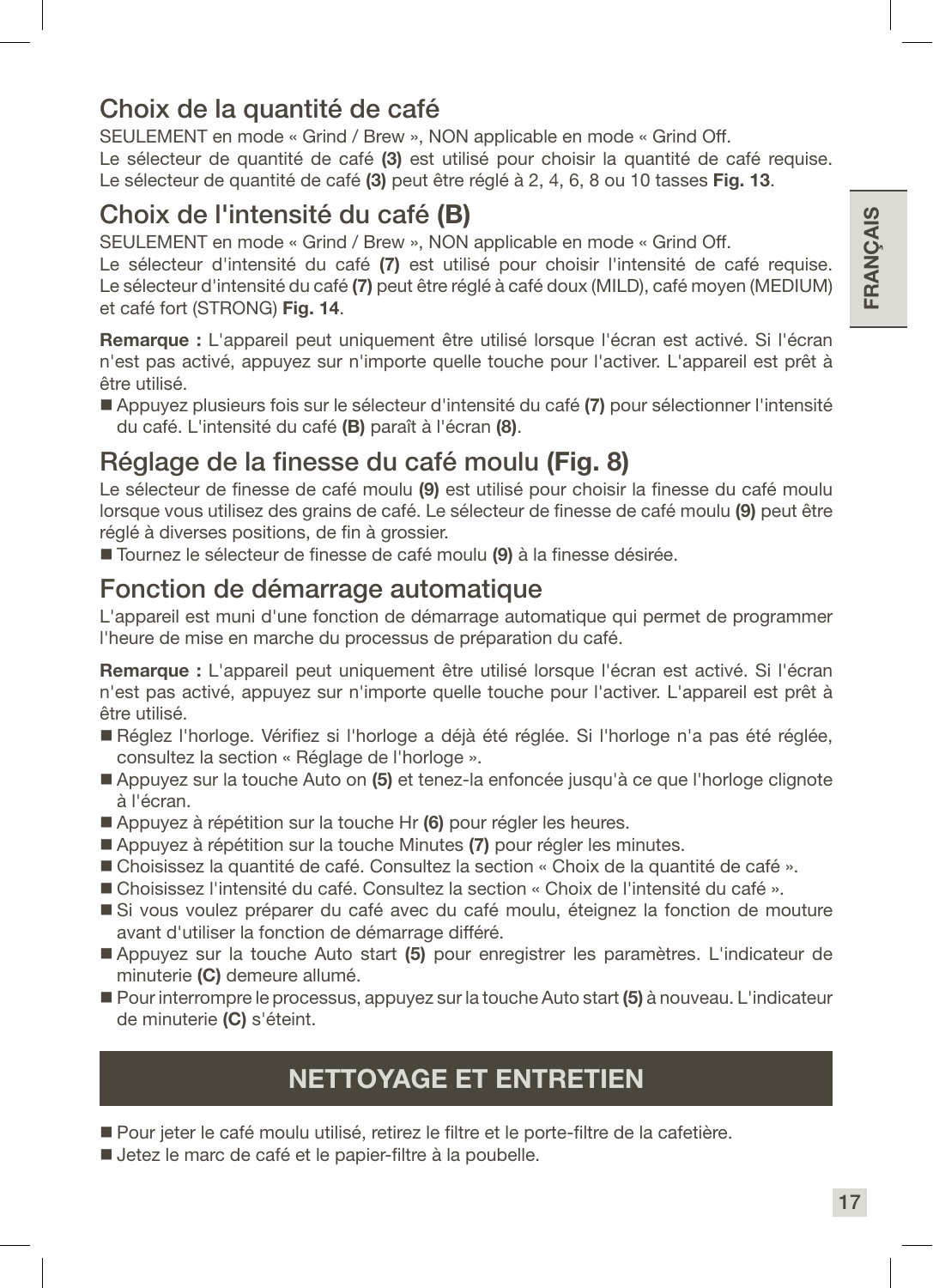- Ne nettoyez pas l'appareil s'il est encore chaud.
- Nettoyez la carafe, le porte-filtre amovible et le filtre permanent avec de l'eau chaude et savonneuse.

### ATTENTION : Ne mettez pas la carafe au micro-ondes.

### Ne mettez aucune partie de la cafetière au lave-vaisselle.

- Nettoyez la cafetière avec un chiffon ou une éponge humide. N'utilisez jamais de nettoyants abrasifs ou de produits puissants sur la moindre partie de la cafetière.
- Pour nettoyer les éléments en inox de la cafetière, mouillez un chiffon doux ou une éponge avec de l'eau chaude. Essuyez soigneusement avec un chiffon sec.
- Utilisez un chiffon et du vinaigre blanc pour éliminer les taches coriaces.
- Ne plongez pas l'appareil dans l'eau et ne le mettez pas sous l'eau courante.

### Nettoyage du compartiment à mouture (Fig. 10 et 11)

Lorsque vous moulez les grains de café, la poudre de café peut bloquer le mécanisme de mouture. Le comportement de mouture (19) peut être nettoyé aux deux semaines pour empêcher le mécanisme de bloquer.

- Prenez connaissance de ce qui suit avant de continuer :
	- –Avant de nettoyer le compartiment de mouture, procédez comme suit :
	- –Éteignez l'appareil.
	- –Débranchez le cordon d'alimentation de la prise murale.
	- –Retirez le pot à café de la plaque chauffante.
	- –Videz le porte-filtre à café. Placez un filtre à café approprié. Fermez le porte-filtre.
- **Retirez le couvercle**
- Nettoyez le compartiment à mouture (19) avec la brosse (21).
- Placez le couvercle.
- Ne nettovez pas la machine si elle est encore chaude.

# **DÉTARTRAGE**

### **Pourquoi détartrer**

–Du calcaire se forme naturellement dans votre cafetière. Le détartrage préserve la cafetière et lui permet d'offrir du café de qualité plus longtemps. Le calcaire peut nuire au rendement de l'appareil de manière permanente. Les défaillances associées au calcaire ne seront pas couvertes par la garantie si le produit est retourné.

### ■ Quand détartrer

- –L'appareil doit être détartré tous les 70 cycles d'infusion. Si vous laissez le cordon d'alimentation branché sur la prise murale, l'appareil gardera le compte de cycles d'infusion. L'indicateur (D) clignotera à l'écran pour indiquer que l'appareil doit être détartré. Si l'appareil doit être détartré, utilisez le produit KRUPS descaling solution® ou 5 onces liquides de vinaigre blanc dilué dans 17 onces liquides d'eau froide ou à température ambiante ou 1,5 once d'acide citrique dilué dans 17 onces liquides d'eau jusqu'à ce que les cristaux soient complètement dissous.
- –Cependant, la fréquence de détartrage dépend de la dureté de l'eau et du nombre de cycles d'infusion. Il peut être nécessaire de détartrer votre cafetière si vous remarquez les signes suivants, même si l'indicateur (D) ne clignote pas sur l'écran : un cycle d'infusion plus long, plus de bruit à la fin du cycle et un arrêt à la moitié du cycle signifient que votre appareil doit être détartré.
- –Le détartrage doit être effectué environ une fois par mois, selon la dureté de l'eau.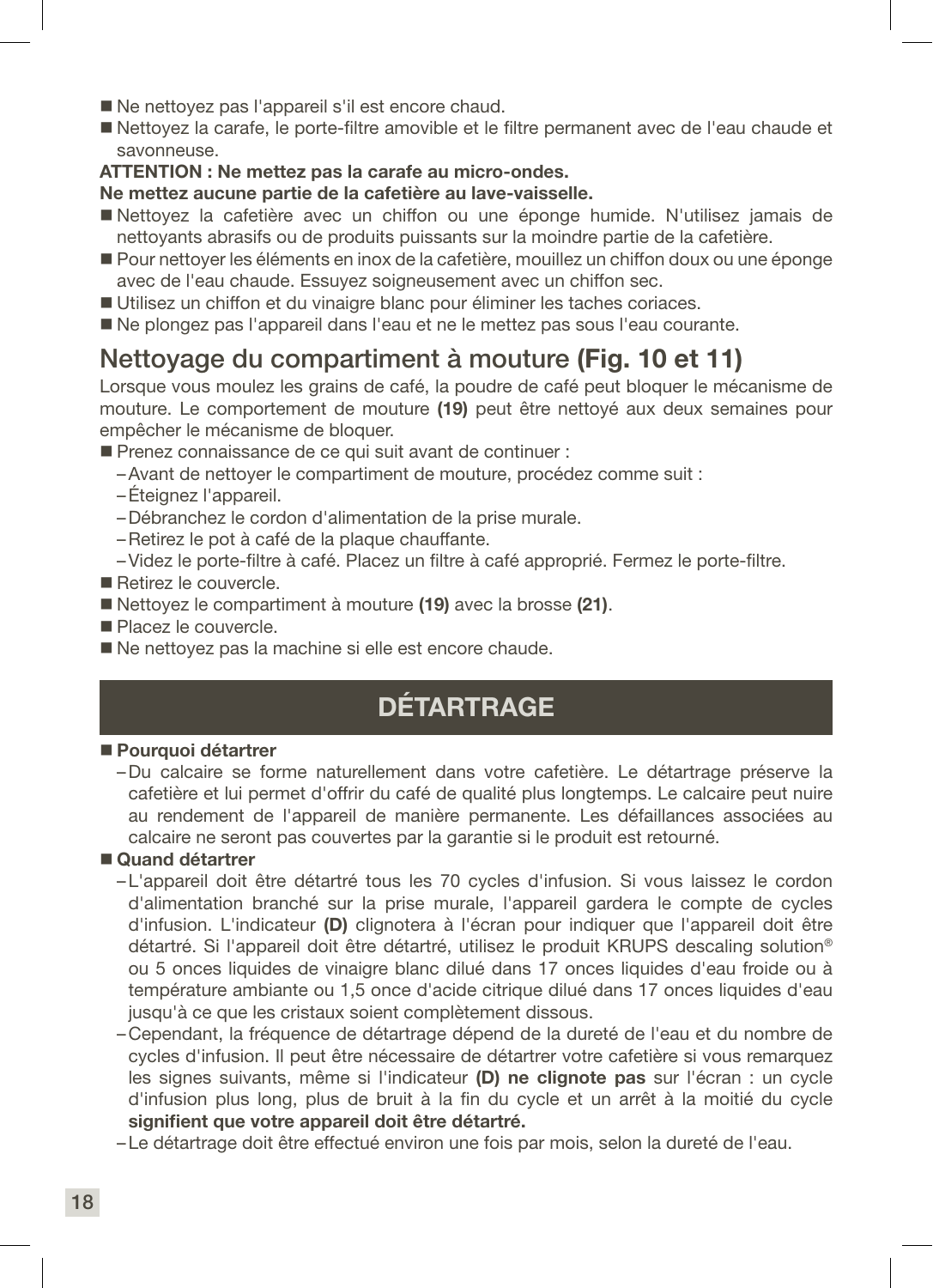### Comment détartrer votre cafetière KRUPS

- Utilisez le produit KRUPS descaling solution<sup>®</sup> ou 5 onces liquides de vinaigre blanc dilué dans 17 onces liquides d'eau froide ou à température ambiante ou 1,5 once d'acide citrique dilué dans 17 onces liquides d'eau jusqu'à ce que les cristaux soient complètement dissous.
- Versez la solution dans le réservoir d'eau (sans café).
- Appuyez sur la touche Grind off (2).
- Attendez la fin du cycle.
- Pour rincer la machine, lancez deux cycles complets de 10 tasses avec de l'eau mais sans café.
- Répétez l'opération au besoin.
- Lorsque le cycle de détartrage est terminé, appuyez sur la touche Grind off (2) et sur le sélecteur d'intensité du café (7) pour réinitialiser la fonction de détartrage. L'indicateur de détartrage (D) s'éteint.
- La garantie ne couvre pas les cafetières qui ne fonctionnent pas ou qui fonctionnent mal à cause du manque de détartrage.

### NE METTEZ JAMAIS DU CAFÉ MOULU DANS LE RÉCIPIENT À CAFÉ EN GRAINS

L'utilisation de café en grains huileux, caramélisé ou aromatisé n'est pas conseillée pour cette machine. Ce type de café en grains peut endommager la machine.

Assurez-vous qu'aucun corps étranger, tel que des petites pierres parmi le café en grains, ne rentre dans le récipient à café en grains. Tout dommage attribuable à des corps étrangers dans le récipient à café en grains n'est pas couvert par la garantie. Ne mettez pas d'eau dans le récipient à café en grains.

# DÉPANNAGE

| <b>PROBLÈME</b>                           | <b>SOLUTION</b>                                                                                                                                                                                                                                                                                                                 |
|-------------------------------------------|---------------------------------------------------------------------------------------------------------------------------------------------------------------------------------------------------------------------------------------------------------------------------------------------------------------------------------|
|                                           | Assurez-vous que l'appareil est branché dans une prise sous tension et que<br>l'écran clignote.                                                                                                                                                                                                                                 |
| Le café ne s'infuse                       | Le réservoir d'eau est vide.                                                                                                                                                                                                                                                                                                    |
| pas ou l'appareil ne<br>s'allume pas.     | Il y a une panne de courant.                                                                                                                                                                                                                                                                                                    |
|                                           | Débranchez l'appareil, puis rebranchez-le.                                                                                                                                                                                                                                                                                      |
|                                           | L'horloge doit être réglée à nouveau après une panne de courant.                                                                                                                                                                                                                                                                |
| L'appareil semble<br>couler.              | Assurez-vous que le réservoir d'eau n'a pas été rempli au-delà du niveau<br>maximum.                                                                                                                                                                                                                                            |
|                                           | Il peut être temps de détartrer l'appareil.                                                                                                                                                                                                                                                                                     |
| L'infusion prend<br>beaucoup de<br>temps. | De nombreux minéraux ont pu s'accumuler dans le circuit de la cafetière. Un<br>détartrage régulier de l'appareil est recommandé. Il peut être nécessaire de<br>le faire plus souvent selon la dureté de votre eau. Pour plus d'informations,<br>consultez la section « Détartrage ».<br>ATTENTION : Ne démontez pas l'appareil. |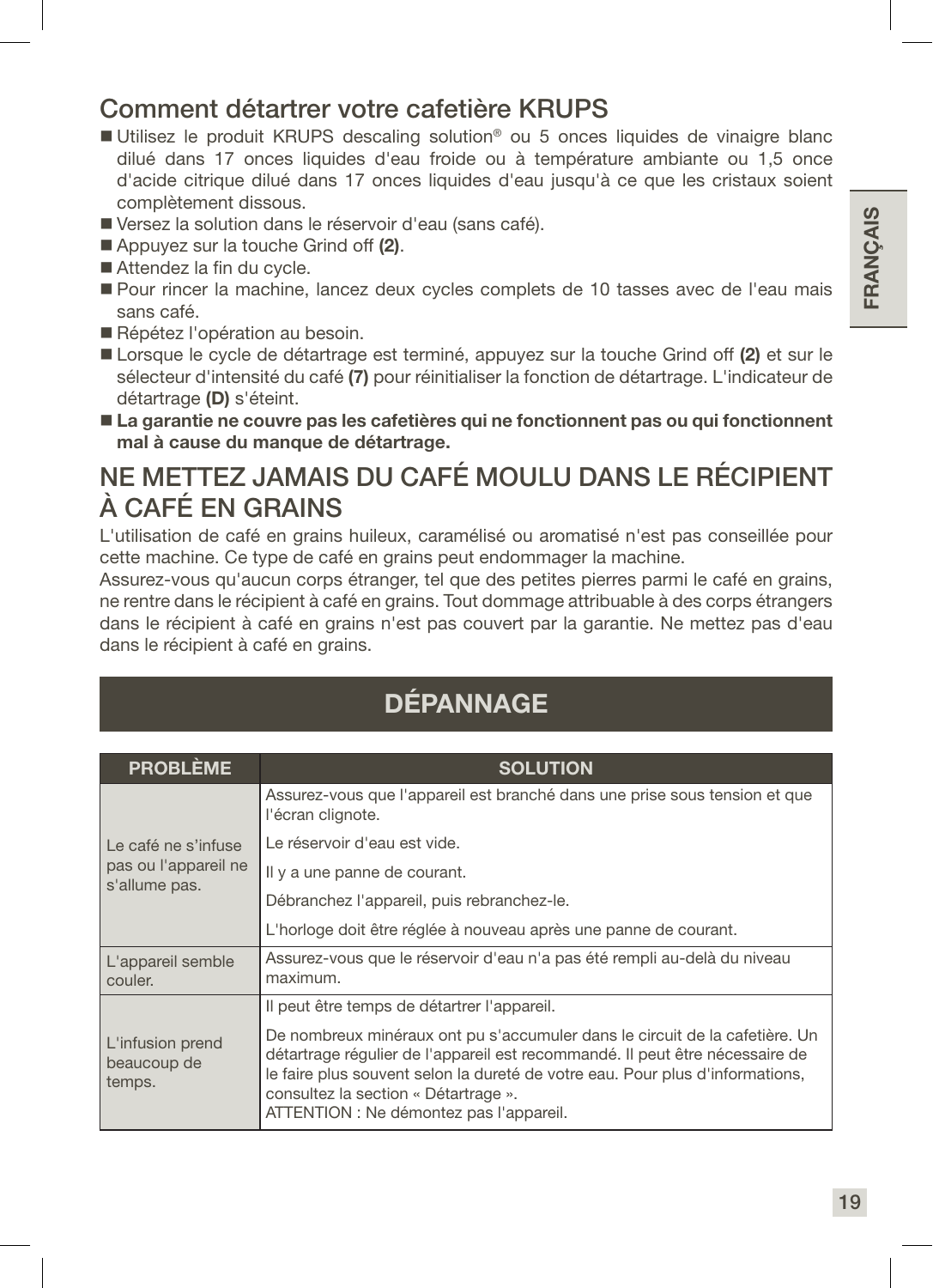| <b>PROBLÈME</b>                                                     | <b>SOLUTION</b>                                                                                                                                                                                             |
|---------------------------------------------------------------------|-------------------------------------------------------------------------------------------------------------------------------------------------------------------------------------------------------------|
|                                                                     | La cafetière doit être nettoyée.                                                                                                                                                                            |
|                                                                     | Il y a trop de café. Nous recommandons d'utiliser une cuillère à mesurer ou<br>une cuillère à soupe de café moulu par tasse.                                                                                |
|                                                                     | Le café moulu est trop fin (notez que le café moulu pour espresso ne<br>fonctionnera pas dans une cafetière goutte-à-goutte).                                                                               |
| Le porte-filtre                                                     | Il y a du café moulu entre le filtre en papier et le porte-filtre.                                                                                                                                          |
| déborde ou le<br>café coule trop                                    | Le filtre en papier n'est pas bien ouvert ou n'est pas bien placé.                                                                                                                                          |
| lentement.                                                          | Rincez le porte-filtre avant d'insérer le filtre en papier de manière à ce qu'il<br>colle aux parois humides du porte-filtre.                                                                               |
|                                                                     | Assurez-vous que vous n'avez pas inséré un filtre en papier en même temps<br>que le filtre permanent.                                                                                                       |
|                                                                     | Il y a plus d'un filtre en papier dans le porte-filtre.                                                                                                                                                     |
|                                                                     | Assurez-vous que le porte-filtre est poussé au fond.                                                                                                                                                        |
|                                                                     | Nettoyez la cafetière.                                                                                                                                                                                      |
|                                                                     | Le café moulu ne convient pas à votre cafetière.                                                                                                                                                            |
| Le café a mauvais<br>goût.                                          | La proportion de café par rapport à l'eau n'est pas suffisante. Modifiez-la<br>selon votre goût.                                                                                                            |
|                                                                     | La qualité et la fraîcheur du café ne sont pas optimales.                                                                                                                                                   |
|                                                                     | L'eau est de mauvaise qualité.                                                                                                                                                                              |
|                                                                     | Vérifiez s'il y a de l'eau dans le réservoir d'eau.                                                                                                                                                         |
| Le café ne coule<br>pas.                                            | Le système d'écoulement du café peut être obstrué. Nettoyez-le en le rinçant<br>à l'eau.                                                                                                                    |
| L'horloge n'est par<br>bonne (il y a un<br>écart de temps).         | L'horloge est synchronisée et dépend de votre réseau électrique. S'il y a un<br>écart de temps, nous vous recommandons de régler l'horloge une fois par<br>semaine pour vous assurer qu'elle est à l'heure. |
| Vous avez utilisé du<br>café moulu au lieu<br>du café en grains.    | Utilisez votre aspirateur pour enlever le café pré-moulu du récipient à café<br>en grains.                                                                                                                  |
| Vous avez mis<br>de l'eau dans le<br>récipient à café en<br>grains. | Allez porter votre cafetière au service à la clientèle.                                                                                                                                                     |

Si votre appareil ne fonctionne pas correctement, appelez le service à la clientèle dans votre pays.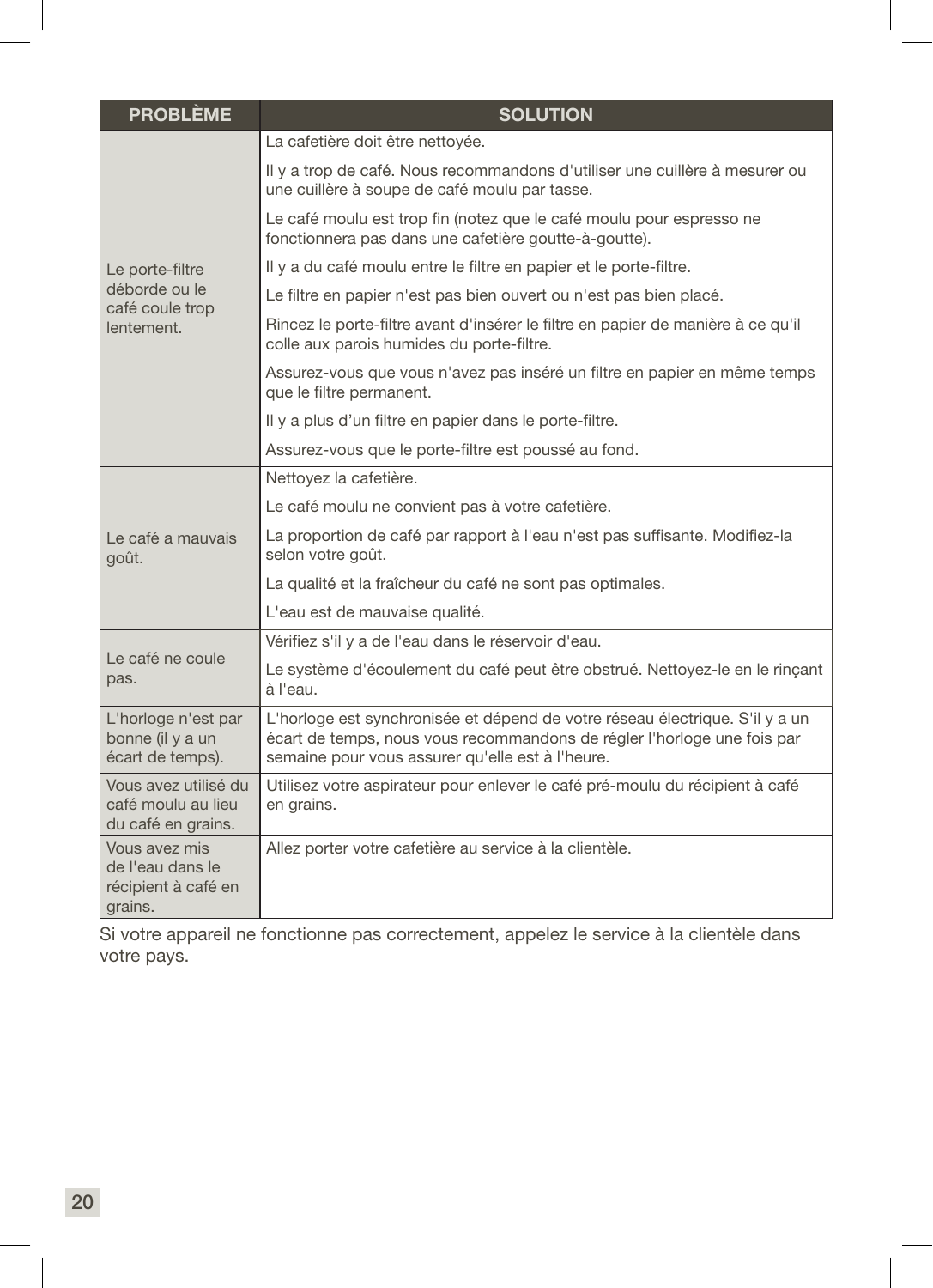### KRUPS GARANTIE INTERNATIONALE

### : www.krups.com

*Ce produit est réparable par KRUPS, pendant et après la période de garantie.* Les accessoires, consommables, et autres pièces remplaçables directement par l'utilisateur, peuvent être commandés, *s'ils sont disponibles localement, sur le site internet www.krups.com*

### La Garantie :

Ce produit est garanti par KRUPS (adresse et contacts dans la liste des pays de la Garantie Internationale KRUPS) contre tout défaut de fabrication ou de matière ou de main d'oeuvre, pendant 2 ans à partir de la date d'achat initiale ou la date de livraison.

Cette Garantie Internationale du fabricant KRUPS vient en complément des droits des consommateurs.

La Garantie Internationale du fabricant couvre tous les coûts de remise en état d'un produit reconnu défectueux pour redevenir conforme à ses spécifications d'origine, par la réparation, la main-d'œuvre, et le remplacement éventuel de pièces défectueuses. Au choix de KRUPS, un produit de remplacement peut être proposé à la place de la réparation du produit défectueux. Les obligations de KRUPS dans le cadre de cette garantie se limitent exclusivement à cette réparation ou ce remplacement.

### Conditions & Exclusions :

Cette garantie ne couvre pas les dommages qui seraient le résultat d'une mauvaise utilisation, d'une négligence, du non respect des instructions d'utilisation et de maintenance, de l'utilisation avec une alimentation électrique non conforme à celle spécifiée sur la plaque signalétique, ou d'une modification ou d'une réparation non autorisée du produit. Elle n'inclut également pas l'usure normale du produit, ni la maintenance ou le remplacement de pièces consommables, ni les cas suivants :

- utilisation d'une eau ou d'un consommable non adapté dommage résultant de la foudre ou surtension électrique
- entartrage (tout détartrage doit être réalisé conformément entrée d'eau, de poussière, d'insectes dans le produit (hors aux instructions dans le mode d'emploi) appareils aux caractéristiques spécialement conçues pour les insectes)
- dommages ou dysfonctionnements dus à l'utilisation avec dommages mécaniques, surcharge un voltage ou une fréquence électrique non conformes
- 
- usage professionnel ou sur un lieu de travail tout accident lié à un feu, une inondation, etc
- verre ou céramique endommagé

Cette garantie ne s'applique pas aux produits trafiqués, ou aux dommages résultant d'une utilisation impropre ou sans entretien, aux problèmes d'emballage ou de transport pendant l'expédition du produit par son propriétaire.

Afin d'offrir le meilleur service après-vente possible et d'améliorer constamment la satisfaction de ses clients, KRUPS pourra envoyer une enquête de satisfaction à tous ses clients dont le produit aura été réparé ou échangé par l'un des partenaires service agréés de KRUPS.

La Garantie Internationale de KRUPS couvre exclusivement les produits achetés dans un des pays listés, et utilisés à des fins domestiques également dans un des pays listés dans la Liste des Pays. En cas d'utilisation dans un pays différent du pays d'achat :

- a. La Garantie Internationale de de KRUPS ne s'applique qu'en cas d'adéquation du produit avec les standards et normes locales, tels que le voltage, la fréquence électrique, le type de prise électrique, ou toute autre spécification locale.
- b. Le processus de réparation pour des produits achetés en dehors du pays d'utilisation peut exiger un temps de réparation plus long si le produit n'est pas localement vendu par KRUPS.
- c. Au cas où le produit ne serait pas réparable dans le pays d'emploi, la Garantie Internationale de KRUPS est limitée au remplacement par un produit équivalent ou un produit alternatif de même valeur, si c'est possible.

### Droits des Consommateurs :

Cette Garantie Internationale de KRUPS n'affecte ni les droits légaux dont bénéficie tout consommateur localement, qui ne sauraient être exclus ou limités, ni les droits légaux envers un distributeur auprès de qui aurait été acheté un produit. Cette Garantie donne au consommateur des droits spécifiques, et le consommateur peut par ailleurs bénéficier des droits particuliers en fonction du Pays, de l'Etat ou de la Province. Le consommateur peut faire usage de ces droits de son seul fait.

\*\*\*Veuillez conserver ce document qui vous sera utile en cas de réclamation sous garantie.

Pour la France uniquement :

Article L 217-4 du Code de la consommation: « Le vendeur est tenu de livrer un bien conforme au contrat et répond des défauts de conformité existant lors de la délivrance.

Il répond également des défauts de conformité résultant de l'emballage, des instructions de montage ou de l'installation lorsque celle-ci a été mise à sa charge par le contrat ou a été réalisée sous sa responsabilité. »

Article L 217-5 du Code de la consommation: « Pour être conforme au contrat, le bien doit :

1° Etre propre à l'usage habituellement attendu d'un bien semblable et, le cas échéant :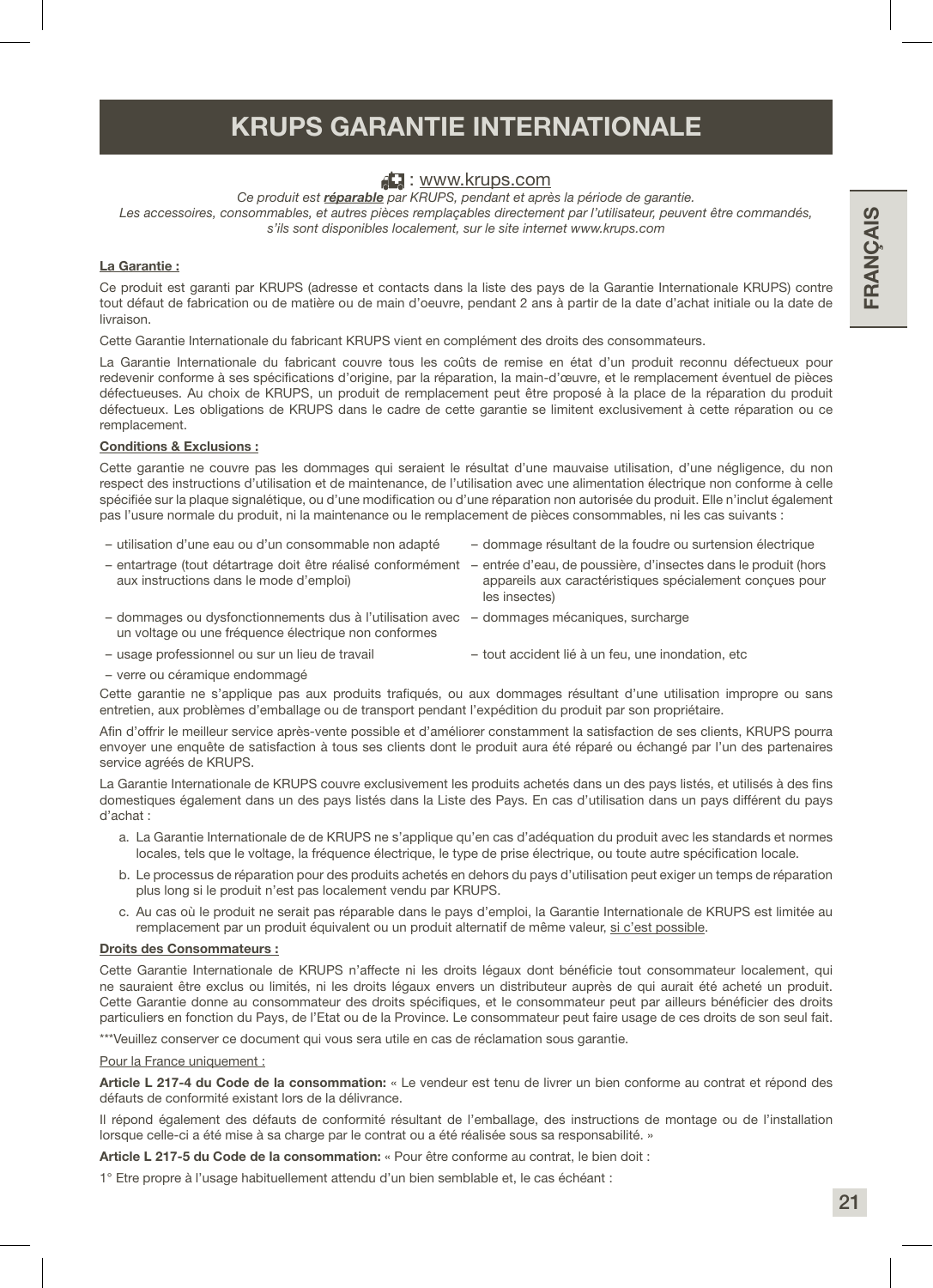- correspondre à la description donnée par le vendeur et posséder les qualités que celui-ci a présentées à l'acheteur sous forme d'échantillon ou de modèle ;
- présenter les qualités qu'un acheteur peut légitimement attendre eu égard aux déclarations publiques faites par le vendeur, par le producteur ou par son représentant, notamment dans la publicité ou l'étiquetage ;

2° Ou présenter les caractéristiques définies d'un commun accord par les parties ou être propre à tout usage spécial recherché par l'acheteur, porté à la connaissance du vendeur et que ce dernier a accepté. »

Article L 217-12 du Code de la consommation : « L'action résultant du défaut de conformité se prescrit par deux ans à compter de la délivrance du bien. »

Article L 217-16 du Code de la consommation : « Lorsque l'acheteur demande au vendeur, pendant le cours de la garantie commerciale qui lui a été consentie lors de l'acquisition ou de la réparation d'un bien meuble, une remise en état couverte par la garantie, toute période d'immobilisation d'au moins sept jours vient s'ajouter à la durée de la garantie qui restait à courir. Cette période court à compter de la demande d'intervention de l'acheteur ou de la mise à disposition pour réparation du bien en cause, si cette mise à disposition est postérieure à la demande d'intervention. »

Article 1641 du Code civil : « Le vendeur est tenu de la garantie à raison des défauts cachés de la chose vendue qui la rendent impropre à l'usage auquel on la destine, ou qui diminuent tellement cet usage que l'acheteur ne l'aurait pas acquise, ou n'en aurait donné qu'un moindre prix, s'il les avait connus. »

Article 1648, al.1er du Code civil : « L'action résultant des vices rédhibitoires doit être intentée par l'acquéreur dans un délai de deux ans à compter de la découverte du vice. »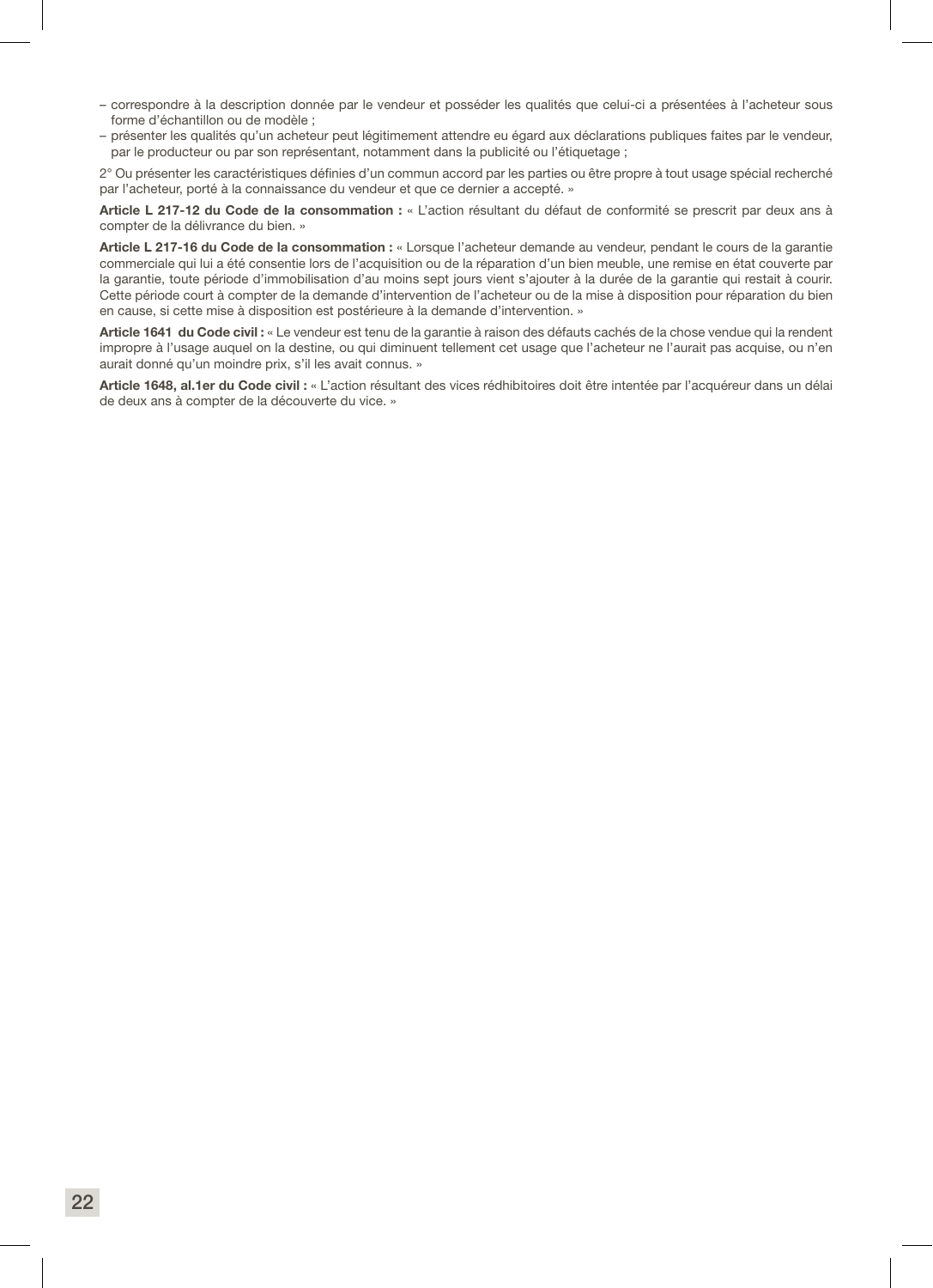# ÍNDICE

# PÁGINA

| 10. KRUPS garantía limitada internacional  32 |  |
|-----------------------------------------------|--|

**ESPAÑOL**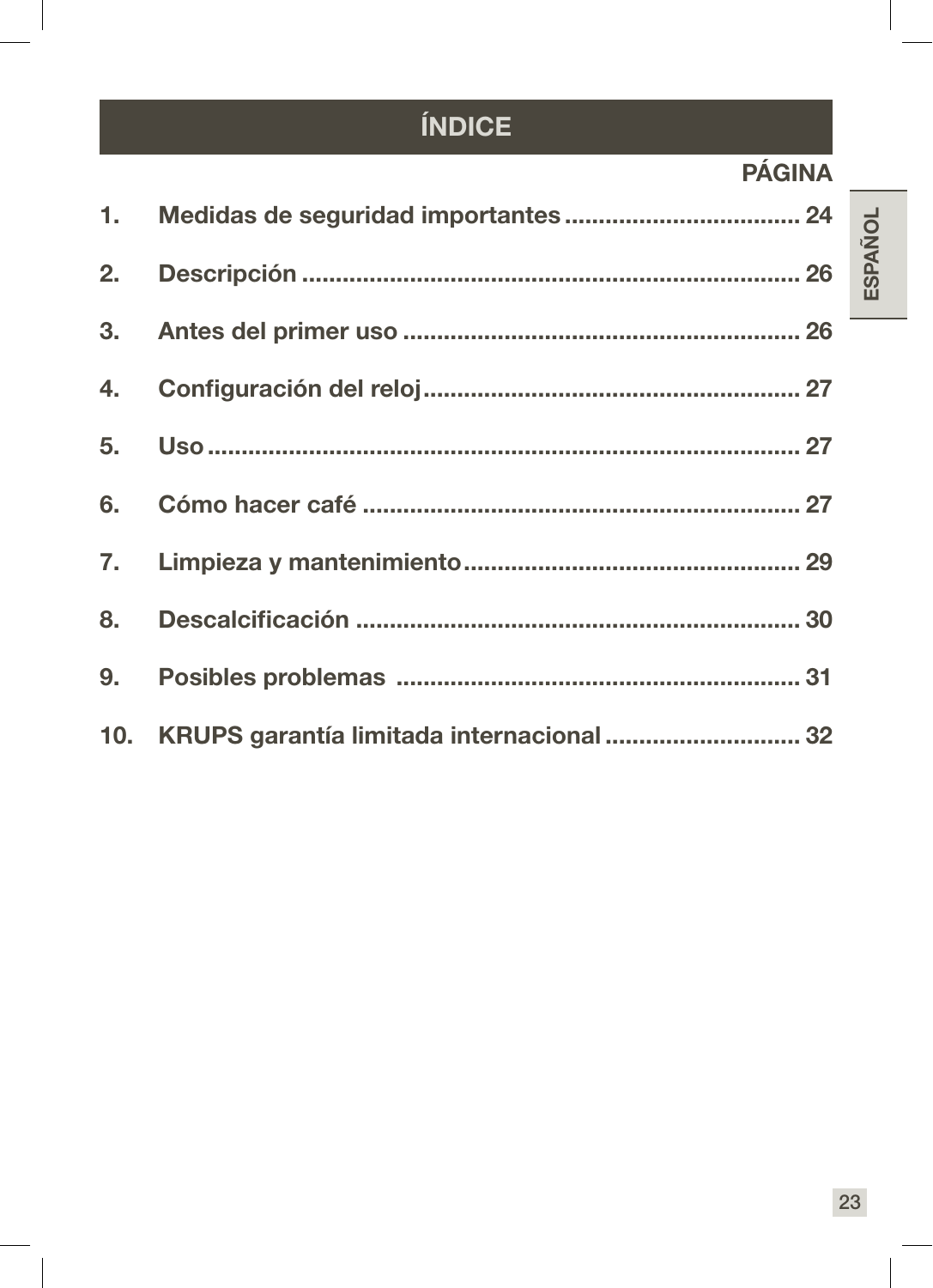# INSTRUCCIONES DE SEGURIDAD

Cuando se usan aparatos eléctricos es necesario tomar una serie de medidas de seguridad básicas para reducir riesgos de incendio, descargas eléctricas, y/o lesiones corporales, estas medidas incluyen las siguientes:

- 1. Su aparato está destinado únicamente a un uso doméstico y en el interior de la casa.
- 2. No fue diseñada para ser utilizada en los siguientes casos, que no están cubiertos por la garantía: en rincones de cocinas destinadas al personal en tiendas, oficinas y otros entornos profesionales; en granjas; para su uso por parte de los clientes de los hoteles, moteles y otros entornos de carácter residencial; en entornos tipo habitaciones de huéspedes.
- 3. Este aparato no está diseñado para que lo utilicen los niños o las personas que no lo conozcan o tengan experiencia con el mismo, a menos que lo hagan bajo supervisión, o que alguien responsable por su seguridad les haya instruido previamente en el uso seguro del aparato.
- 4. Desenchufe el artefacto o pantalla de reloj del tomacorriente cuando no lo esté usando y antes de limpiarlo. Deje que el artefacto se enfríe antes de colocarle o retirarle piezas y antes de limpiarlo.
- 5. Todos los aparatos están sujetos a un riguroso control de calidad. Se llevan a cabo pruebas prácticas en aparatos seleccionados de forma aleatoria y esto explicaría cualquier pequeña marca de residuos de café que pudiera haber antes de usar el aparato por primera vez.
- 6. El uso de accesorios no recomendados o vendidos por el fabricante pueden causar incendios, descargas eléctricas o lesiones personales.
- 7. Proteja el aparato contra la humedad y heladas.
- 8. No vierta agua en el aparato si todavía está caliente.
- 9. Coloque siempre la cafetera sobre una superficie plana, estable y resistente al calor, alejada de salpicaduras de agua y fuentes de calor externas.
- 10. Nunca coloque la jarra o el recipiente aislado en el horno microondas, en el lavavajillas o sobre la hornilla de la cocina.
- 11. Nunca introduzca la mano en la jarra.
- 12. No use la jarra sin la tapadera.
- 13. No use la jarra térmica si la parte interna de vidrio estuviera quebrada. Si la parte interna de vidrio de la jarra estuviera quebrada, podrían caer en su taza trozos de vidrio.
- 14. Debido al empeño de mejorar sus productos, Krups se reserva el derecho a cambiar las especificaciones sin aviso previo.
- 15. Se suministra un cable de alimentación corto para disminuir el peligro de que se produzcan enredos o tropiezos con un cable largo.
- 16. Evite el contacto con las piezas en movimiento.
- 17. Verifique que el alimentador no posea objetos extraños antes de utilizarlo.
- 18. Este artefacto tiene una clavija polarizada (una patilla es más ancha que la otra). Para reducir el riesgo de descarga eléctrica, el enchufe está diseñado para entrar en un tomacorriente polarizado de una sola manera. Si el enchufe no se inserta completamente en el tomacorriente, intente enchufarlo invirtiéndolo de posición. Si sigue sin ajustar, comuníquese con un electricista calificado. No intente cambiar la forma del enchufe.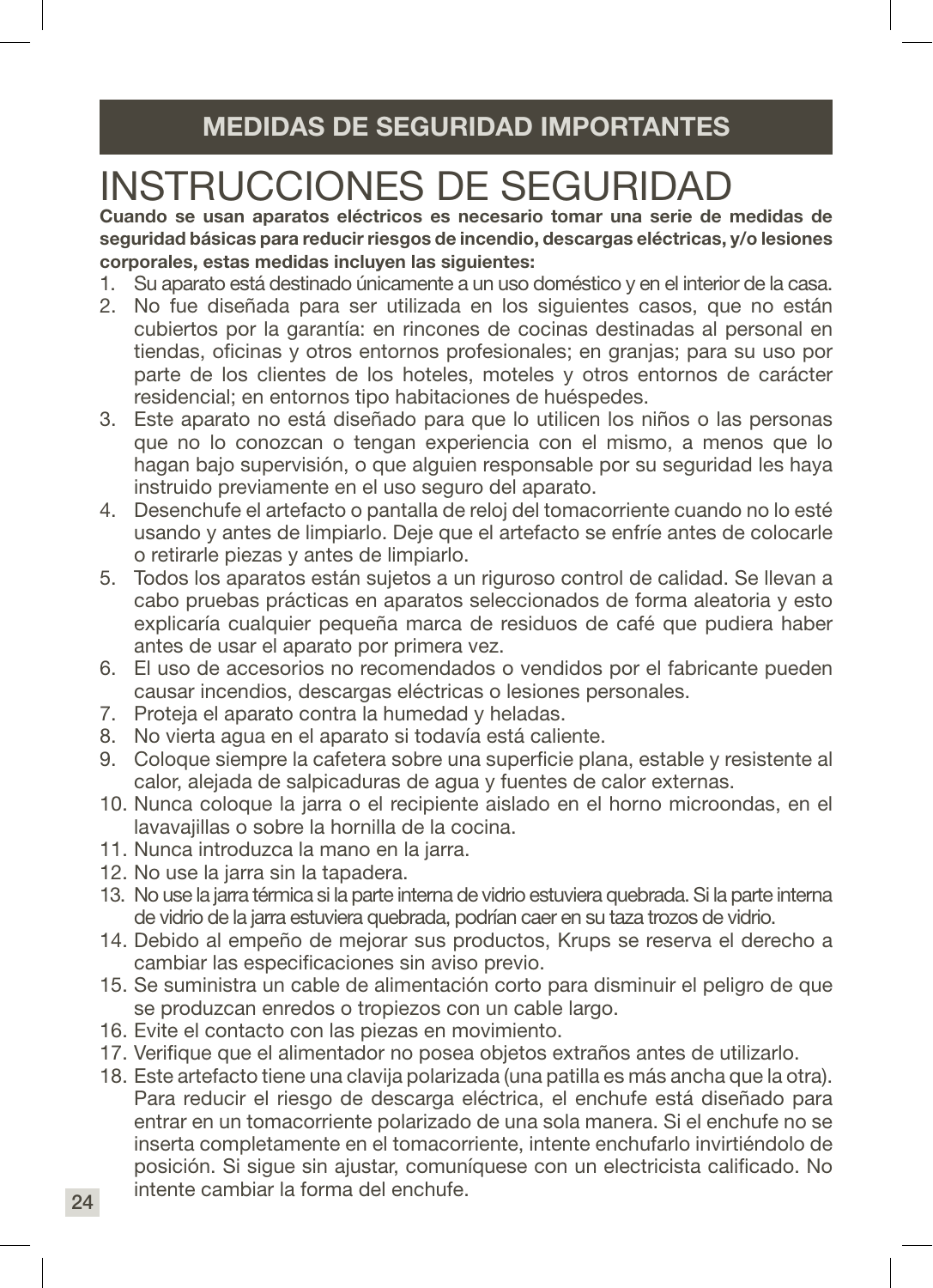# ESPAÑOL 25 ESPAÑOL

# CONSERVE ESTAS INSTRUCCIONES

# **ATENCIÓN!**

Este aparato es solamente para uso doméstico. Cualquier servicio salvo limpieza y mantenimiento debe realizarse por un centro de servicio autorizado Krups. Visite nuestra página de internet en: www.krupsusa.com en EUA, www.krups.ca en Canadá ó www.krups.com.mx en México. También puede contactar a su centro de servicio más cercano. Para reducir el riesgo de incendio o choque eléctrico, no desarme el aparato. Las reparaciones deberán realizarse por un centro de Servicio Autorizado Krups.

### INSTRUCCIONES ESPECIALES PARA EL CABLE DE ALIMENTACIÓN

- A. Con el aparato se suministra un cable de alimentación corto para reducir el riesgo de que alguien tropiece o se enrede accidentalmente en los pies.
- B. Están disponibles cables de alimentación más largos o extensiones eléctricas y pueden utilizarse teniendo precaución.
- C. Si se utiliza una extensión:
	- 1) las características eléctricas del cable o de la extensión deben ser al menos iguales a las del aparato.
	- 2) si el aparato es del tipo puesta a tierra, la extensión debe ser de tipo puesta a tierra y comprender 3 enchufes y
	- 3) el cable de alimentación o la extensión deben estar puestos de forma que no cuelguen de borde del plano de trabajo de la mesa para que los niños no puedan jalarlo o tropezar accidentalmente.

# MEDIDAS DE SEGURIDAD ADICIONALES

- Su aparato está destinado únicamente a un uso doméstico y en el interior de la casa.
- No fue diseñada para ser utilizada en los siguientes casos, que no están cubiertos por la garantía: en rincones de cocinas destinadas al personal en tiendas, oficinas y otros entornos profesionales; en granjas; para su uso por parte de los clientes de los hoteles, moteles y otros entornos de carácter residencial; en entornos tipo habitaciones de huéspedes.
- Este aparato no está diseñado para que lo utilicen los niños o las personas que no lo conozcan o tengan experiencia con el mismo, a menos que lo hagan bajo supervisión, o que alguien responsable por su seguridad les haya instruido previamente en el uso seguro del aparato.
- Si se toca la placa de calor, el agua o el vapor calientes se pueden producir quemaduras. Tome cuidado.
- Todos los aparatos están sujetos a un riguroso control de calidad. Se llevan a cabo pruebas prácticas en aparatos seleccionados de forma aleatoria y esto explicaría cualquier pequeña marca de residuos de café que pudiera haber antes de usar el aparato por primera vez.
- No vierta en el depósito de agua ningún otro líquido que no sea agua y las soluciones descalcificadoras especificadas en este manual.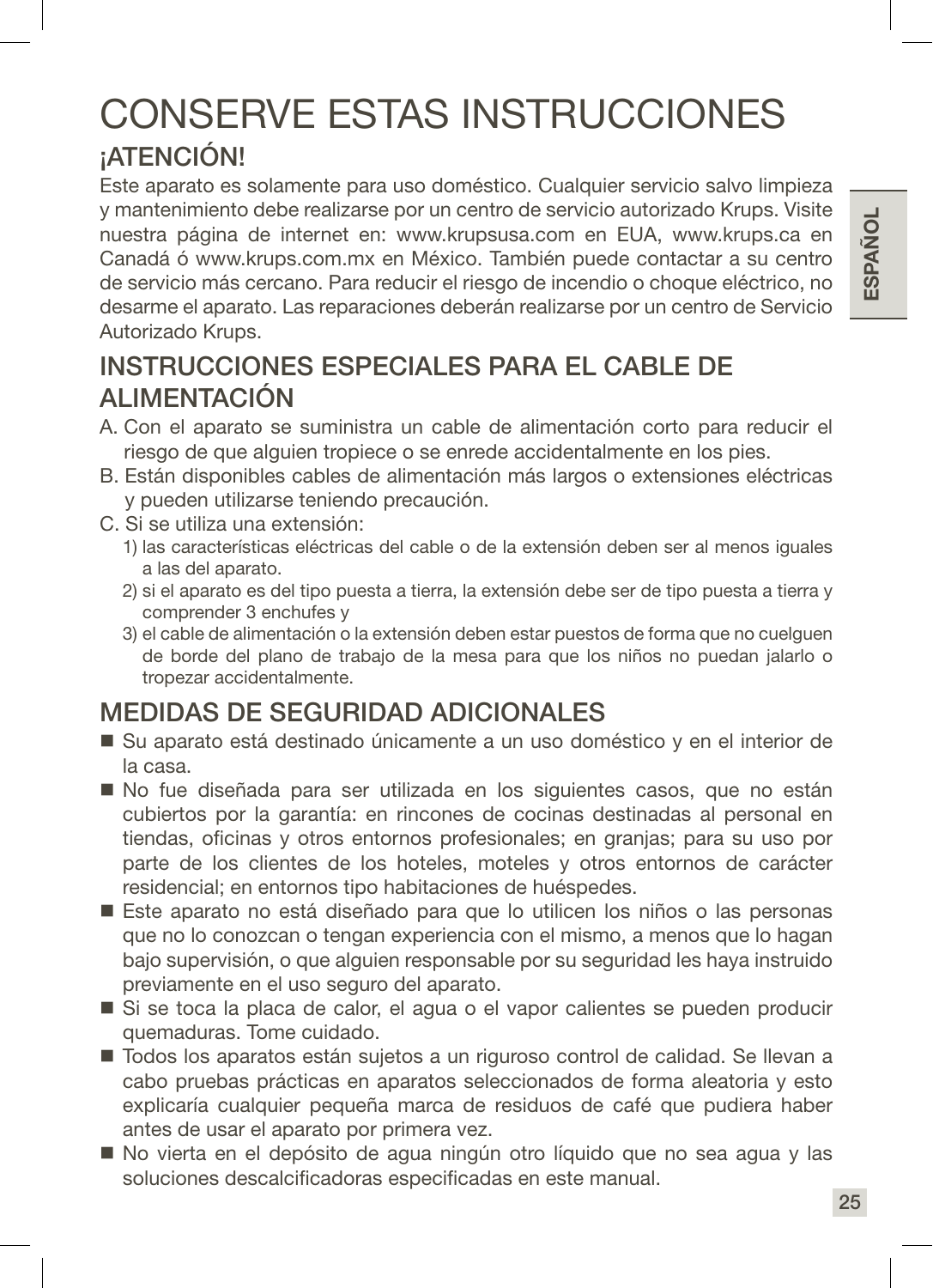- Proteia el aparato contra la humedad y heladas.
- No vierta agua en el aparato si todavía está caliente.
- Coloque siempre la cafetera sobre una superficie plana, estable y resistente al calor, alejada de salpicaduras de agua y fuentes de calor externas.
- Nunca coloque la jarra o el recipiente aislado en el horno microondas, en el lavavajillas o sobre la hornilla de la cocina.
- Nunca introduzca la mano en la jarra.
- No use la jarra sin la tapadera.
- No use la jarra térmica si la parte interna de vidrio estuviera quebrada. Si la parte interna de vidrio de la jarra estuviera quebrada, podrían caer en su taza trozos de vidrio.
- Debido al empeño de mejorar sus productos, Krups se reserva el derecho a cambiar las especificaciones sin aviso previo.
- Se suministra un cable de alimentación corto para disminuir el peligro de que se produzcan enredos o tropiezos con un cable largo.

# DESCRIPCIÓN

Su cafetera se ha diseñado para hacer café a partir de granos de café o de café molido. El aparato está diseñado para usar en interiores únicamente. El aparato está diseñado para uso doméstico únicamente.

- 1. Botón de molienda y colado
- 2. Botón de molienda desactivada
- 3. Selector de cantidad de café
- 4. Botón de hora
- 5. Función de comienzo automático
- 6. Botón de minutos
- 7. Selector de intensidad de café
- 8. Pantalla
	- A. Indicador de cantidad de café
	- B. Indicador de intensidad de café
	- C. Indicador del timer
	- D. Indicador de descalcificación
	- E. Indicador de conservación del calor
- 9. Selector de finura de molienda del café
- 10. Portafiltro
- 11. Filtro permanente
- 12. Botón de liberación (conjunto del portafiltro)
- 13. Recipiente de granos de café
- 14. Tapa
- 15. Depósito del agua
- 16. Indicador del nivel de agua
- 17. Jarra de vidrio
- 18. Placa térmica
- 19. Compartimiento de limpieza
- 20. Cepillo

### ANTES DEL PRIMER USO

- Enjuague todos los accesorios
- Antes de usar su cafetera por primera vez, hágala funcionar un ciclo sin café para enjuagar el circuito. Llene el depósito del agua hasta el nivel máximo y comience el ciclo presionando el botón de molienda desactivada (1).
- **IMPORTANTE:** Su aparato está diseñado para funcionar con agua fría o a temperatura ambiente solamente.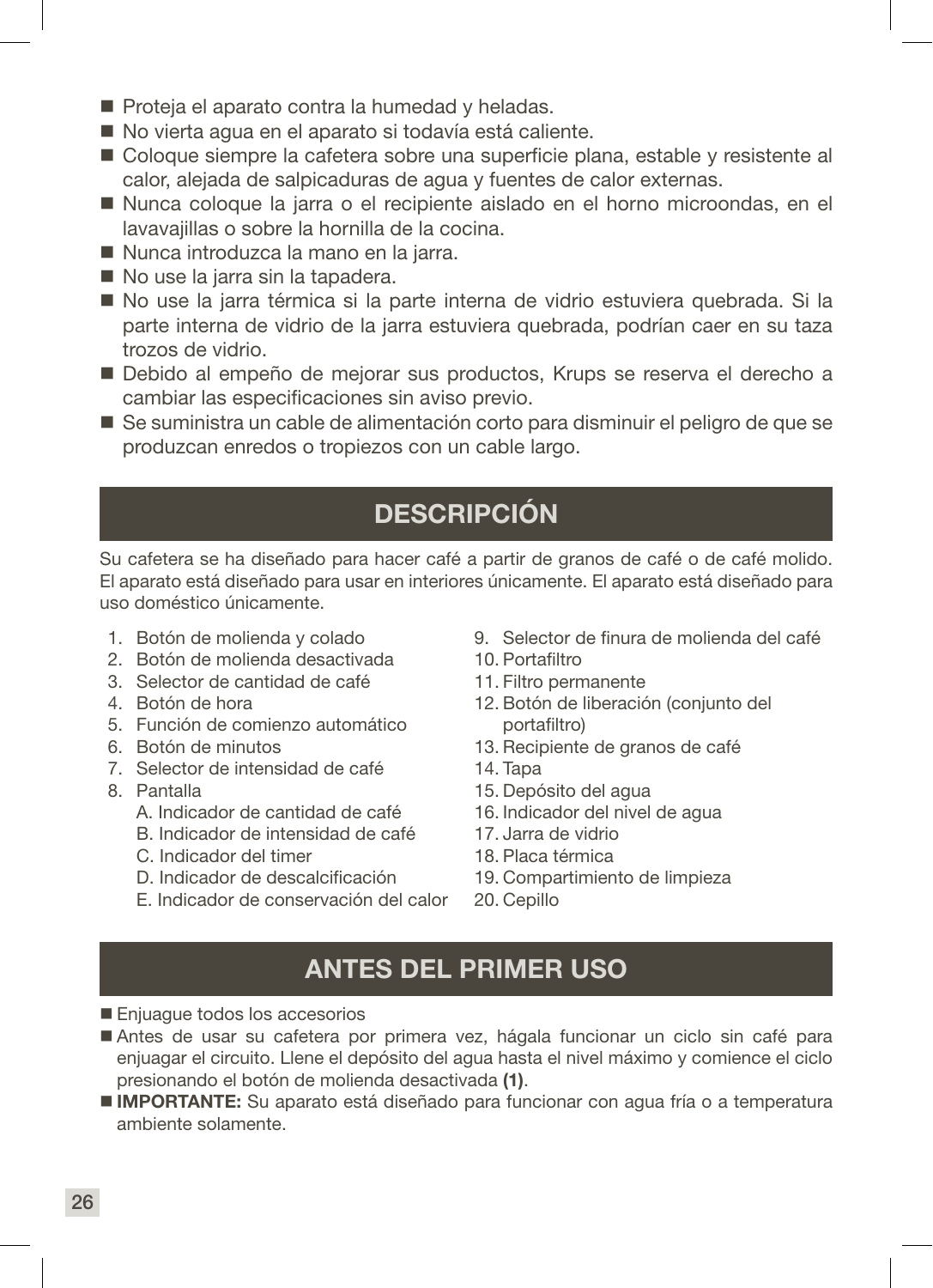# CONFIGURACIÓN DEL RELOJ

Enchufe su aparato: La pantalla (8) se iluminará para indicar que puede configurar el reloj. El reloj se puede ajustar más tarde cuando lo desee. Fig. 1 y 2.

- Presione repetidamente el botón de las horas (4) para configurar las horas. (Fig. 2).
- **Presione repetidamente el botón de los minutos (6) para configurar los minutos. La luces** de la pantalla se iluminarán unos segundos y la hora aparecerá en pantalla. (Fig. 2).
- NOTA: Puede ajustar o cambiar la hora. Puede ajustar la ahora mediante los botones de Hora y Minutos.

### USO

Su cafetera se puede usar para hacer café a partir de granos de café o de café molido. Antes de usar por primera vez, el aparato está configurado para hacer café a partir de granos de café. Después de cada uso, el aparato memorizará la última configuración utilizada para la próxima vez: para hacer café a partir de granos de café o de café molido.

El aparato solo puede utilizarse cuando la pantalla está activada. Si la pantalla no está activada, presione cualquier botón para activarla. El aparato está listo para utilizarse.

Antes de continuar, debe prestar atención a las siguientes observaciones:

- Mantenga las manos, rostro y otras partes del cuerpo alejados del orificio de vapor. El vapor del aparato alcanza altas temperaturas durante su uso.
- No obstruya el orifico del vapor.

# CÓMO HACER CAFÉ

### Cómo hacer café a partir de granos de café

Antes de continuar, le pedimos que preste atención a las siguientes observaciones:

- Utilice solo granos de café.
- Utilice solamente filtros de café de papel o filtro permanente.
- Abra la tapa y llene el depósito del agua (15) con la cantidad de agua necesaria. Fig. 3 y 4.
- No llene el depósito con más agua de la necesaria para hacer café. Llene el depósito solo con la cantidad de agua necesaria para hacer café.
- Llene completamente el recipiente de los granos de café (13) con granos de café. Fig. 9.
- Cierre la tapa (14).
- Seleccione el grado de molienda. Consulte la sección "Selección de finura de molienda del café" Fig. 8.
- Presione el Botón de liberación (12) para abrir el portafiltro. Fig. 6.
- Coloque un filtro de papel apropiado o un filtro permanente en el portafiltro (10) Fig. 7a o 7b.
- Cierre el conjunto del portafiltro hasta que el botón de liberación (12) se enganche en su lugar.

Nota: El aparato solo puede utilizarse cuando la pantalla está activada. Si la pantalla no está activada, presione cualquier botón para activarla. El aparato está listo para utilizarse.

Seleccione la cantidad de café. El selector de cantidad de café (3) se utiliza para seleccionar la cantidad necesaria de café. El selector de cantidad de café (3) puede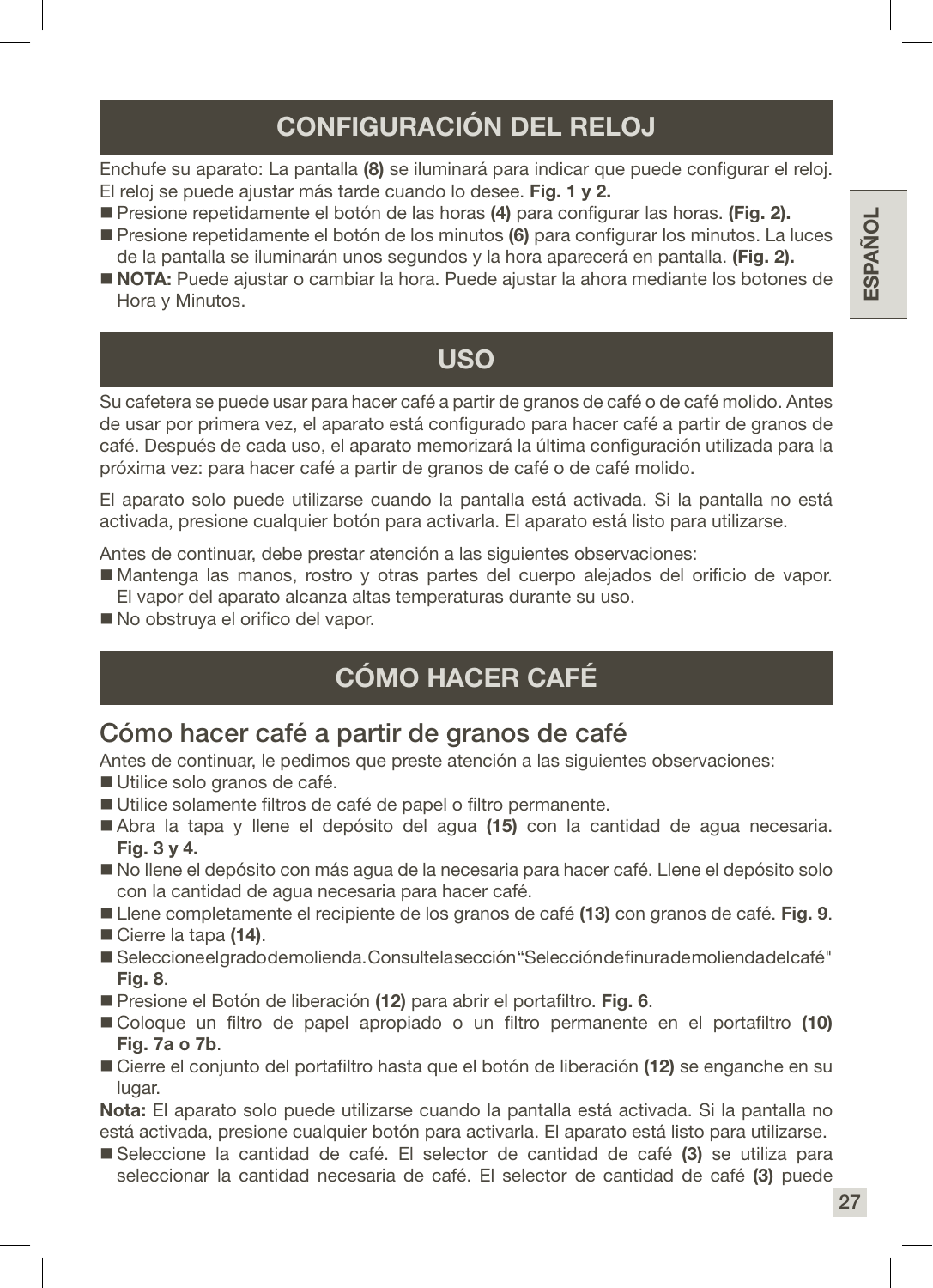seleccionarse para 2, 4, 6, 8 o 10 tazas Fig. 13.

- Seleccione la intensidad del café. El selector de intensidad del café (7) se utiliza para seleccionar la intensidad deseada del café. El selector de intensidad del café (7) se puede configurar a: café suave (MILD), café medio (MEDIUM) y café fuerte (STRONG) Fig. 14.
- Coloque la jarra de vidrio (17) sobre la placa térmica (18) Fig. 16.
- Presione el botón de molienda y colado (1). El símbolo de "taza de café" (E) aparecerá en pantalla (Función de conservación del calor) Fig. 15.
- Al cabo de unos segundos, el aparato comienza a moler los granos de café y a colar el café.
- Para interrumpir el proceso, presione el botón de molienda y colado (1).
- Una vez que el aparato haya finalizado el proceso, emitirá un aviso acústico y entrará en el modo de conservación de calor. El símbolo de "taza de café" (E) comenzará a parpadear. El aparato se puede apagar presionando el botón de molienda y colado (1) o se apagará automáticamente al cabo de 2 horas.

### Cómo hacer café a partir de café molido

Antes de continuar, le pedimos que preste atención a las siguientes observaciones:

- Utilice café molido únicamente.
- Utilice solo filtros de papel para café o un filtro permanente apropiado para este aparato.
- Llene el depósito del agua (15) con la cantidad de agua necesaria.
- No llene el depósito con más agua de la necesaria para hacer café. Llene el depósito solo con la cantidad de agua necesaria para hacer café.
- Presione el Botón de liberación (12) para abrir el portafiltro. Fig. 6.
- Coloque un filtro de papel apropiado o un filtro permanente en el portafiltro (10) Fig. 7a o 7b.
- Nota: El aparato solo puede utilizarse cuando la pantalla está activada. Si la pantalla no está activada, presione cualquier botón para activarla. El aparato está listo para utilizarse.
- Agregue la cantidad adecuada de café en el portafiltro Fig. 12.
- Cierre el conjunto del portafiltro (10) hasta que el botón de liberación (12) se enganche en su lugar.
- Coloque la jarra de vidrio (17) sobre la placa térmica (18) Fig. 16.
- Presione el botón Grind Off para apagar la moledora. Luego, presione el botón Grind and Brew para que aparezca el símbolo de café (E).
- Al cabo de unos segundos, el aparato comienza a colar el café
- Para interrumpir el proceso, presione el botón de molienda desactivada (2).
- Una vez que el aparato haya finalizado el proceso, emitirá un aviso acústico y entrará en el modo de conservación de calor. El símbolo de "taza de café" (E) comenzará a parpadear. El aparato se puede apagar presionando el botón de molienda desactivada (2) o se apagará automáticamente al cabo de 2 horas.

### Selección de la cantidad de café.

SOLO para « Grind / Brew », NO aplica para « Grind Off ».

El selector de cantidad de café (3) se utiliza para seleccionar la cantidad necesaria de café. El selector de cantidad de café (3) puede seleccionarse para 2, 4, 6, 8 o 10 tazas Fig. 13.

### Selección de la intensidad del café (B)

SOLO para « Grind / Brew », NO aplica para « Grind Off ».

El selector de intensidad del café (7) se utiliza para seleccionar la intensidad deseada del café. El selector de intensidad del café (7) se puede configurar a: café suave (MILD), café medio (MEDIUM) y café fuerte (STRONG) Fig. 14.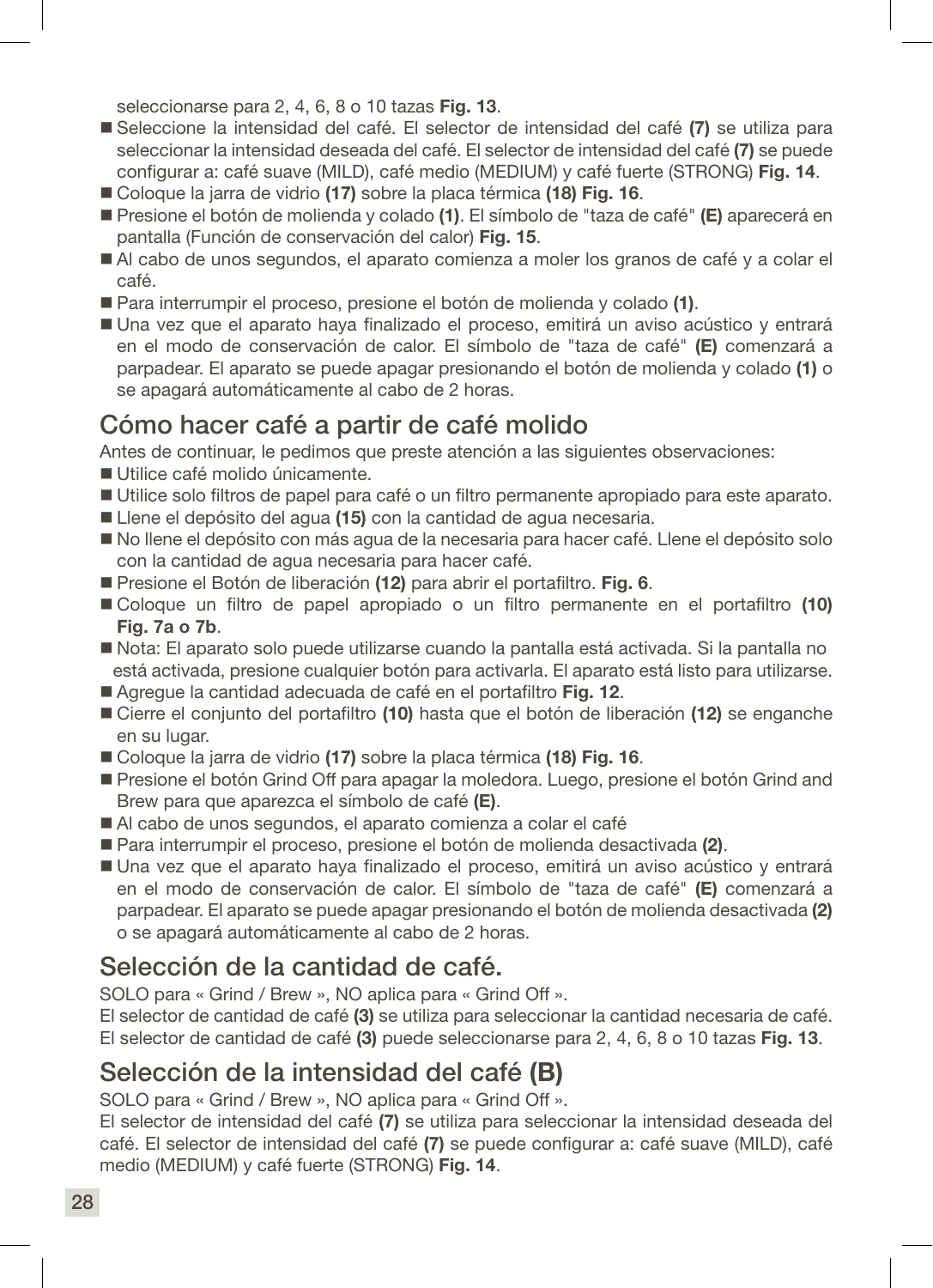Nota: El aparato solo puede utilizarse cuando la pantalla está activada. Si la pantalla no está activada, presione cualquier botón para activarla. El aparato está listo para utilizarse.

Presione repetidamente el selector de intensidad del café (7) para seleccionar la intensidad del café. La intensidad del café (B) aparecerá en pantalla (8).

### Selección de la finura de molienda (Fig. 8)

El selector de la finura de molienda (9) se utiliza para configurar la finura deseada de la molienda cuando se usan granos de café. El selector de finura de molienda (9) se puede configurar en diferentes posiciones para obtener una molienda desde fina a gruesa.

Gire el selector de finura de molienda (9) a la posición deseada para configurar la finura de la molienda.

### Función de comienzo automático

El aparato posee una función de comienzo automático que hace posible programar el tiempo de inicio del proceso de colado de café.

Nota: El aparato solo puede utilizarse cuando la pantalla está activada. Si la pantalla no está activada, presione cualquier botón para activarla. El aparato está listo para utilizarse.

- Configuración del reloj. Compruebe si el reloj ya está configurado. Si no está configurado, consulte la sección "Configuración del reloj".
- Mantenga presionado el botón de comienzo automático (5) hasta que el reloj parpadee en pantalla.
- Presione repetidamente el botón de las horas (6) para configurar las horas.
- **Presione repetidamente el botón de los minutos (7) para configurar los minutos.**
- Seleccione la cantidad de café. Consulte la sección "Selección de la cantidad de café"
- Seleccione la intensidad del café. Consulte la sección "Selección de la intensidad del café"
- Si desea hacer café con café molido, desactive la función de molienda primero antes de utilizar la función de inicio retardado.
- Presione el botón de comienzo automático (5) para quardar la configuración. El indicador del timer (C) permanecerá iluminado fijo.
- Para interrumpir el proceso, presione el botón de comienzo automático (5)de nuevo. El indicador del timer (C) se apagará.

### LIMPIEZA Y MANTENIMIENTO

- Para desechar el café molido usado, retire el filtro y el portafiltro de la cafetera.
- Eche el café molido y el filtro de café a la basura.
- No limpie el aparato si todavía está caliente.
- Lave la jarra, el portafiltro separable y el filtro permanente con agua caliente jabonosa.

### PRECAUCIÓN: No introduzca la jarra en el microondas.

### No lave ninguna de las piezas de la cafetera en el lavaplatos.

- Limpie la cafetera con un paño o esponja húmedos. Nunca utilice productos abrasivos o fuertes con ninguna de las piezas de la cafetera.
- Para limpiar las partes de acero inoxidable de la cafetera, utilice un paño o esponja humedecidos en agua caliente. Pase después un paño seco.
- Para eliminar manchas resistentes, utilice un paño y vinagre blanco.
- No sumerja el aparato en agua ni lo coloque debajo de la canilla.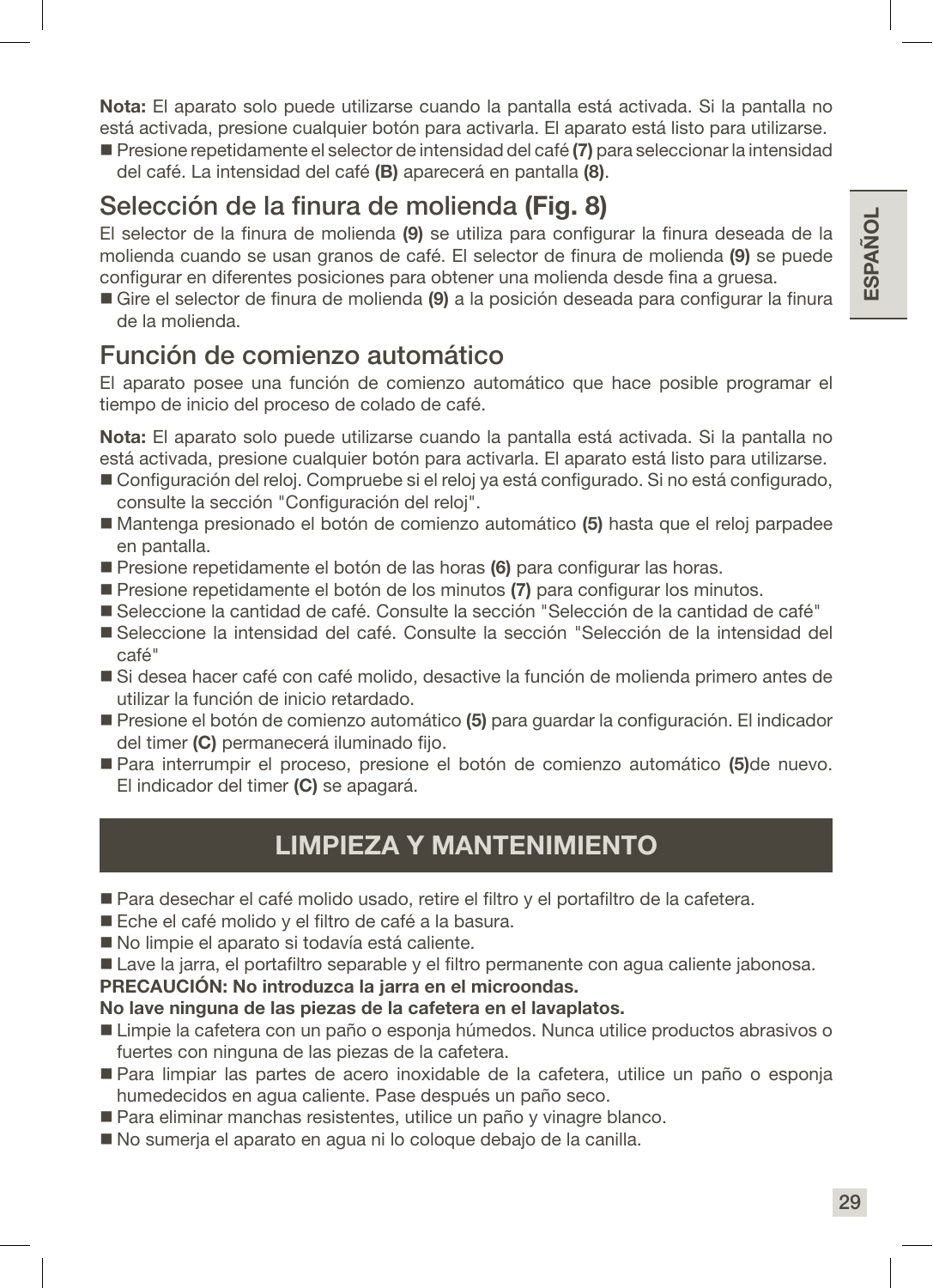### Limpieza del recipiente de molienda (Fig. 10 y 11)

Al moler granos de café, el polvo de café puede obstruir el mecanismo de molienda. El recipiente de molienda (19) se puede limpiar cada 2 semanas para evitar que su mecanismo se obstruya.

- Antes de continuar, le pedimos que preste atención a las siguientes observaciones:
	- –Antes de limpiar el recipiente de molienda, haga lo siguiente:
	- –Apague el aparato.
	- –Retire el enchufe del tomacorriente.
	- –Retire la jarra del café de la placa térmica.
	- –Vacíe el portafiltro. Coloque un filtro de café adecuado. Cierre el conjunto del portafiltro.
- Retire la tapa.
- Limpieza del recipiente de molienda (19) con un cepillo (21).
- Monte la tapa.
- No limpie el aparato si todavía está caliente.

### **DESCALCIFICACIÓN**

### ■ Razones para descalcificar

–La cal se forma en la cafetera de manera natural. La descalcificación conserva la cafetera en buen estado, alarga su vida útil y ofrece un café de calidad. La cal podría afectar el desempeño de la cafetera de forma permanente. Los problemas relacionados con la cal no están cubiertos por la garantía si se devuelve el producto.

### ■ Cuando realizar la descalcificación

- –El aparato debe descalcificarse cada 70 ciclos de colado de café. Si deja el enchufe conectado al tomacorriente, el aparato indicará el número de ciclos de colado de café. El indicador (D) parpadeará en pantalla para avisar que debe descalcificar el aparato. Si debe descalcificar su aparato, utilice la solución descalcificadora KRUPS solution® o 150 ml de vinagre blanco diluido en medio litro de agua fría o a temperatura ambiente, o 50 ml de ácido cítrico diluido en medio litro de agua, hasta que los cristales hayan desaparecido completamente.
- –Sin embargo, la frecuencia de descalcificación dependerá de la dureza del agua y del número de ciclos de COLADO realizados. Puede ser necesario descalcificar su cafetera si nota lo siguiente, incluso si el indicador (D) no parpadea en pantalla: ciclos más largos, vapor excesivo, un mayor ruido al final del ciclo, detención a mitad del ciclo son indicadores de que debe descalcificar su cafetera.
- –La descalcificación se debe realizar una vez al mes, dependiendo de la dureza del agua.

### Cómo descalcificar la cafetera KRUPS.

- Utilice la solución descalcificadora KRUPS solution® o 150 ml de vinagre blanco diluido en medio litro de agua fría o a temperatura ambiente, o 50 ml de ácido cítrico diluido en medio litro de agua, hasta que los cristales hayan desaparecido
- Eche la solución en el depósito del agua (sin café).
- Presione el botón de molienda desactivada (2).
- Espere a que hava finalizado el ciclo.
- Para enjuagar el aparato, hágalo funcionar durante 2 ciclos de 10 tazas con agua pero sin café.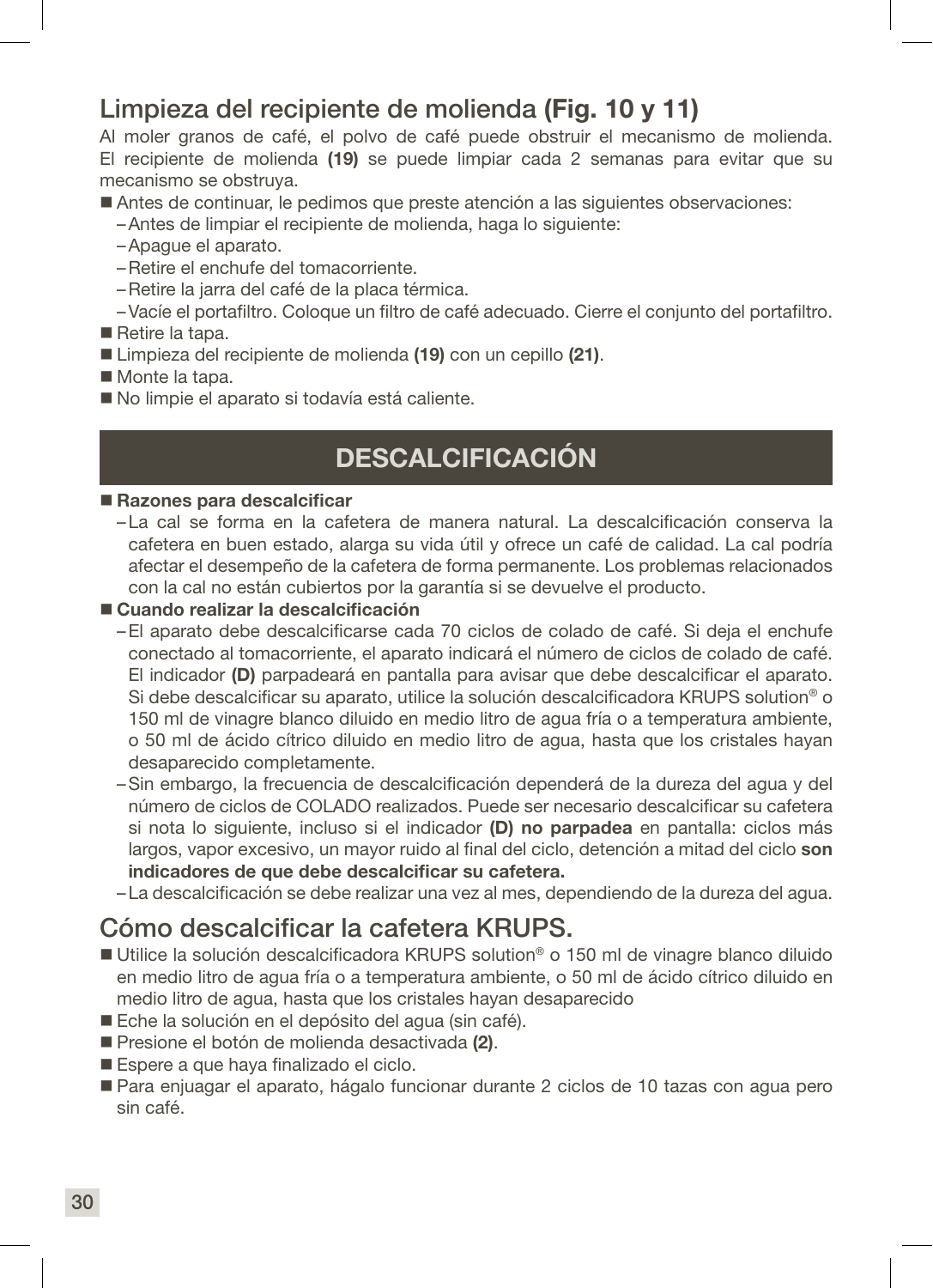- Repita esta operación si fuera necesario.
- Una vez finalizado el ciclo de descalcificación (2) presione el botón de 2-10 tazas (7) para reiniciar la función de descalcificación. El indicador de descalcificación (D) permanecerá apagado.
- La garantía no cubre problemas con cafeteras debidos a la falta de descalcificación.

### NUNCA COLOQUE CAFÉ MOLIDO EN EL RECIPIENTE DE CAFÉ

Para esta máquina, no se recomienda el uso de granos de café aceitosos, caramelizados o aromatizados. Este tipo de café puede dañar la máquina.

Asegúrese de que no entre ningún objeto extraño, como pequeñas piedras mezcladas con los granos de café, en el recipiente de café. La garantía no cubre ningún daño debido a la entrada de objetos extraños en el recipiente de café. No vierta agua en el recipiente de granos de café.

### POSIBLES PROBLEMAS

| <b>PROBLEMA</b>                         | <b>SOLUCIÓN</b>                                                                                                                                                                                                                                                                                                                                      |
|-----------------------------------------|------------------------------------------------------------------------------------------------------------------------------------------------------------------------------------------------------------------------------------------------------------------------------------------------------------------------------------------------------|
|                                         | Compruebe que el aparato está enchufado a un tomacorriente que funciona<br>y que la pantalla parpadea.                                                                                                                                                                                                                                               |
| El café no CUELA                        | El depósito del agua está vacío.                                                                                                                                                                                                                                                                                                                     |
| o el aparato no se                      | No hay suministro eléctrico.                                                                                                                                                                                                                                                                                                                         |
| enciende.                               | Desenchufe el aparato y vuélvalo a enchufar.                                                                                                                                                                                                                                                                                                         |
|                                         | El reloj deberá volver a configurarse después de un corte de suministro<br>eléctrico.                                                                                                                                                                                                                                                                |
| El aparato parece<br>gotear.            | Compruebe que el depósito del agua no se ha llenado por encima del límite<br>máximo.                                                                                                                                                                                                                                                                 |
|                                         | Es posible que deba descalcificar el aparato.                                                                                                                                                                                                                                                                                                        |
| El colado se<br>demora mucho<br>tiempo. | Algunos minerales se pueden acumular en el circuito de la cafetera. Se<br>recomienda descalcificar la cafetera periódicamente. Dependiendo de la<br>dureza del agua, es posible que deba hacerlo con mayor frecuencia. Para<br>obtener más información, consulte la sección de "Descalcificación".<br>PRECAUCIÓN: No desarme el aparato usted mismo. |
|                                         | Necesita limpiar la cafetera.                                                                                                                                                                                                                                                                                                                        |
|                                         | Hay demasiado café. Recomendamos usar una cuchara medidora o una<br>cuchara de sopa de café molido por taza de café.                                                                                                                                                                                                                                 |
|                                         | La molienda es demasiado fina (Tenga en cuenta que el café molido para<br>hacer café expresso no funciona con una cafetera de goteo).                                                                                                                                                                                                                |
| El portafiltro se                       | Hay café molido entre el filtro de papel y el portafiltro.                                                                                                                                                                                                                                                                                           |
| derrama o el café                       | El filtro de papel no está bien abierto o no está bien ubicado.                                                                                                                                                                                                                                                                                      |
| sale lentamente.                        | Enjuague el portafiltro antes de insertar el filtro de papel para que se adhiera<br>a las paredes húmedas del portafiltro.                                                                                                                                                                                                                           |
|                                         | Asegúrese de no haber insertado un filtro de papel junto con un filtro<br>permanente.                                                                                                                                                                                                                                                                |
|                                         | Hay más de un filtro de papel en el portafiltro.                                                                                                                                                                                                                                                                                                     |
|                                         | Compruebe que el portafiltro está ubicado hasta el fondo.                                                                                                                                                                                                                                                                                            |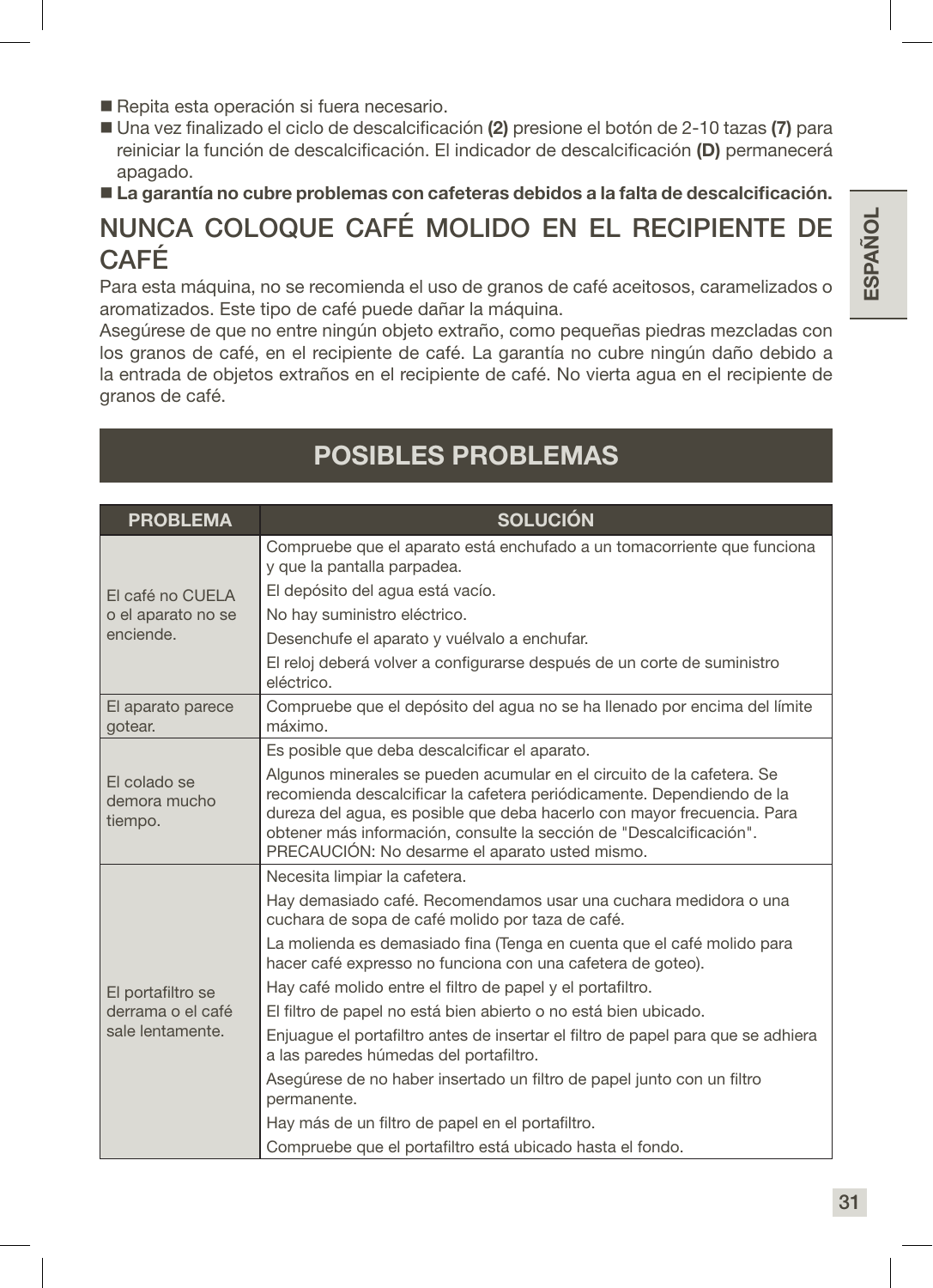| El café tiene mal<br>sabor.                                | Limpie la cafetera.                                                                                                                                                                       |
|------------------------------------------------------------|-------------------------------------------------------------------------------------------------------------------------------------------------------------------------------------------|
|                                                            | El café molido no es adecuado para su cafetera.                                                                                                                                           |
|                                                            | La proporción de café y agua no es la adecuada. Ajuste el sabor a su gusto.                                                                                                               |
|                                                            | La calidad y frescura del café no son las mejores.                                                                                                                                        |
|                                                            | El aqua es de mala calidad.                                                                                                                                                               |
| El café no sale.                                           | Compruebe si hay aqua en el depósito.                                                                                                                                                     |
|                                                            | El sistema de salida del café puede estar obstruido. Enjuáguelo con agua.                                                                                                                 |
| La hora no es<br>la correcta (hay<br>diferencia horaria).  | El timer está sincronizado y depende de su red eléctrica. Si hay diferencia<br>horaria, le aconsejamos que programe la hora una vez a la semana para<br>asegurarse de que es la correcta. |
| Ha utilizado café<br>molido en lugar de<br>café en granos. | Use su aspiradora para eliminar el café premolido del recipiente de granos de<br>café.                                                                                                    |
| Ha echado agua<br>en el recipiente de<br>granos de café.   | Lleve su cafetera a la atención al cliente.                                                                                                                                               |

### KRUPS GARANTÍA LIMITADA INTERNACIONAL

### : www.krups.com

*Este producto puede ser reparado por KRUPS durante y después del periodo de garantía.*

*Los accesorios, consumibles y componentes reemplazables por el usuario final, en caso de estar disponibles localmente, pueden ser adquiridos tal y como se describe en la página web www.krups.com*

### La garantía :

Este es un producto garantizado por KRUPS (la dirección y demás datos de la compañía figuran en la lista de países de la Garantía Internacional KRUPS) contra defectos de fabricación o en los materiales durante 2 años a partir de la fecha de compra o la fecha de entrega.

La garantía internacional que KRUPS emite como fabricante es una ventaja adicional que no afecta a los derechos legales del consumidor.

La garantía internacional del fabricante cubre todos los costes de reparación del producto defectuoso, de forma que se ajuste a sus especificaciones originales, ya sea mediante su reparación o la sustitución de los componentes defectuosos y la mano de obra necesaria. A criterio de KRUPS podrá sustituir el producto defectuoso, en lugar de repararlo. La reparación o sustitución del producto es la única obligación de KRUPS y la única y exclusiva solución facilitada al cliente en virtud de la presente garantía.

### Condiciones y exclusiones :

La garantía internacional KRUPS únicamente será de aplicación durante 2 años y en los países relacionados en la Lista de Países adjunta, y será válida solamente cuando vaya acompañada de una prueba de compra. Se puede llevar el producto en persona directamente a un Servicio Post-venta autorizado, o embalarlo adecuadamente y enviarlo, por correo certificado (o envío postal equivalente), a un Servicio Post-venta autorizado de KRUPS. La dirección completa de los Servicios Post-venta autorizados en cada país puede obtenerse en la página web de KRUPS (www.krups.com) o llamando al número de teléfono del país en cuestión indicado en la Lista de Países, en el que le proporcionarán la dirección de correo.

KRUPS no estará obligada a reparar o sustituir productos que no vayan acompañados de una prueba de compra válida.

Esta garantía no cubrirá los daños que puedan producirse como resultado de usos incorrectos, negligencia, inobservancia de las instrucciones de KRUPS, conexión a corrientes o voltajes distintos de los impresos en el producto, o una modificación o reparación no autorizada del producto. Tampoco cubre el uso y desgaste habitual, el mantenimiento o sustitución de consumibles, ni lo siguiente:

| - la utilización de un tipo de agua o cualquier otro producto<br>inadecuado | - daños causados por un rayo o subidas de tensión            |
|-----------------------------------------------------------------------------|--------------------------------------------------------------|
| - daños mecánicos, sobrecarga                                               | - uso profesional o comercial                                |
| - accidentes, incluidos incendios, inundaciones, ravos, etc.                | - daños en los materiales de vidrio o porcelana del producto |